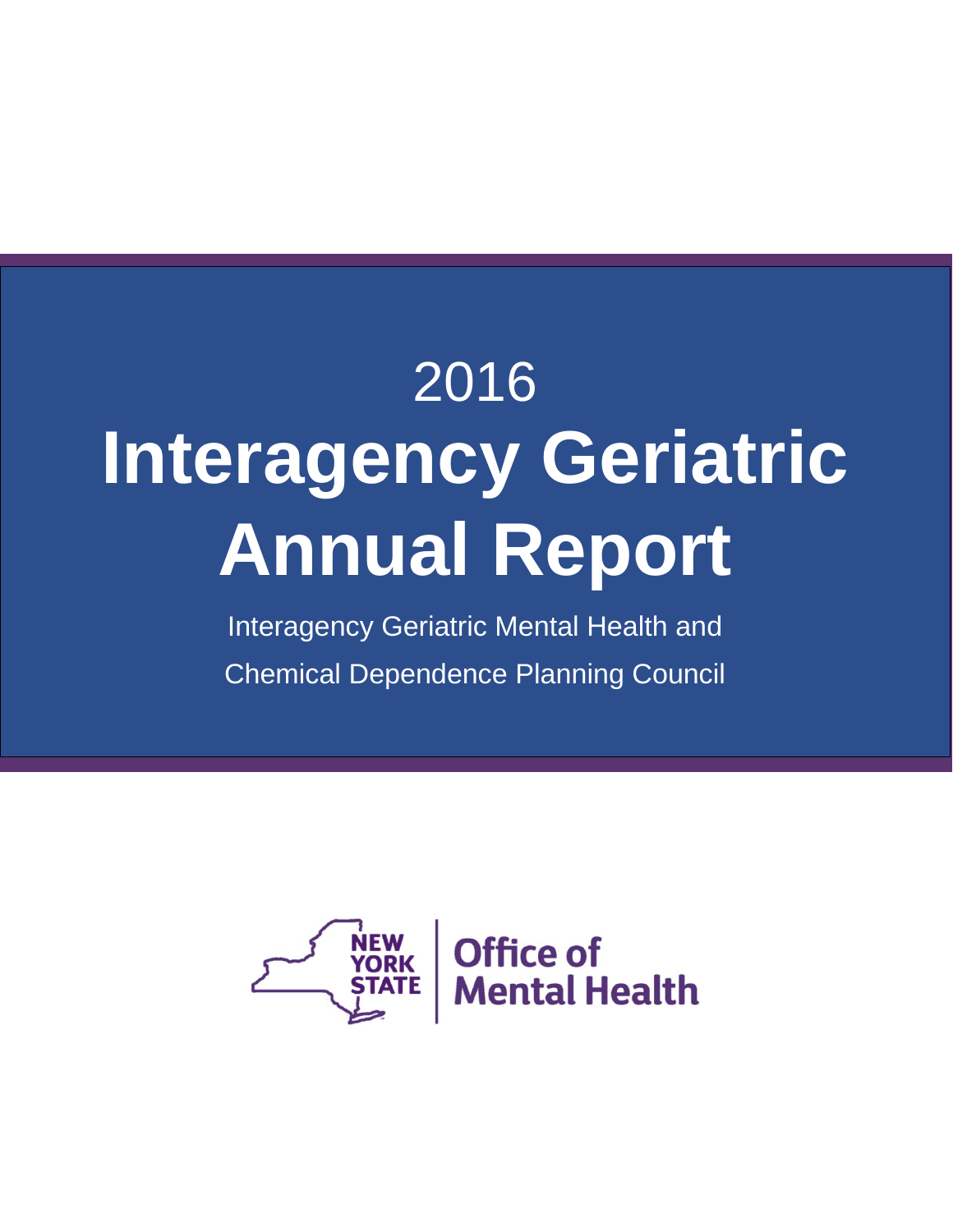## **2016 Annual Report on Geriatric Mental Health and Chemical Dependence**

#### **This report has been submitted to the Governor and Legislature of New York State**

#### **I. Introduction**

New York State Geriatric Mental Health Act took effect in April 2006. What was initially called the Interagency Geriatric Mental Health Planning Council held its first meeting in May 2006, and requests for proposals for the first round of geriatric service demonstration program grants were issued in November 2006.

Ten years and 48 demonstration grants later, the Interagency Geriatric Mental Health and Chemical Dependence Planning Council (the Council) continues to actively meet and discharge its responsibilities, a third round of service demonstration projects on health integration for older adults drew to a close, and a new fourth round on local partnership innovation for older adults was set to begin.

A special focus of this report is on the recently concluded third round of service demonstration program grants on the integration of physical and behavioral health care: (1) planning recommendations; (2) a summary of grantee experiences with project implementation, services integration, sustainability, and data collection and utilization; and (3) a data summary.

Also included are descriptions of the eight new grant projects to create local "triple partnerships" of mental health, substance use disorder, and aging services providers to innovatively address the unmet needs of older adults for these services.

#### II. **Background**

New York State enacted the Geriatric Mental Health Act on August 23, 2005. The law authorized the establishment of an Interagency Geriatric Mental Health Planning Council, a geriatric service demonstration program, and a requirement for an annual report to the Governor and the Legislature with a long-term plan regarding the geriatric mental health needs of the residents of New York.

Funding to establish the geriatric service demonstration program was approved during the state's 2006-07 budget year, the legislation calling for service demonstration projects in areas such as community integration, improved quality of treatment in the community, integration of services, family support, finance, and staff training.

In 2008, amendments to the Geriatric Mental Health Act expanded the scope of the Council to include chemical dependence and veterans. The amendments (1) changed the name of the Interagency Geriatric Mental Health Planning Council to the Interagency Geriatric Mental Health and Chemical Dependence Planning Council; (2) increased membership of the Council from 15 to 19 members; (3) added the Commissioner of Alcoholism and Substance Abuse Services and the Director of the Division of Veterans' Affairs as Co-chairs of the Council; (4) added the Adjutant General for the State of New York as an Ex-Officio member of the Council; and (5) changed requirements for Council recommendations and joint agency annual reports to include the Commissioner of Alcoholism and Substance Abuse Services, the Director of the Division of Veterans'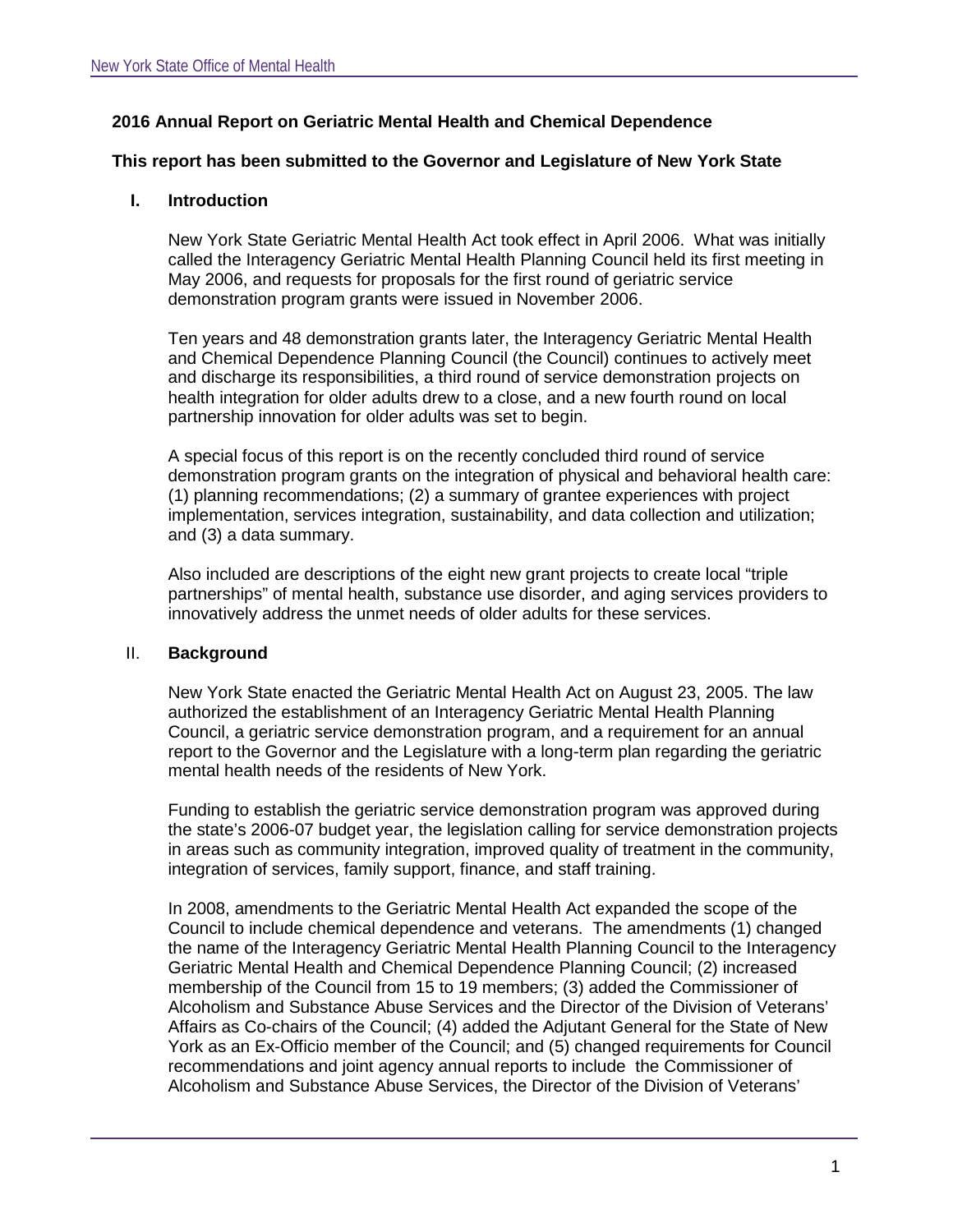Affairs, and the Adjutant General and to address geriatric mental health and chemical dependence needs.

Reference to the Geriatric Mental Health Act, its provisions, and the first three rounds of service demonstration program grants were included in an October 2016 publication from the Substance Abuse and Mental Health Services Administration entitled *Developing or Enhancing Your State's Older Adult Behavioral Services*.

## **III. Council Membership**

The Interagency Geriatric Mental Health and Chemical Dependence Planning Council consists of 19 members, as follows:

- The Commissioner of the New York State Office of Mental Health (OMH), Co-Chair of the Council;
- The Director of the Office for the Aging (NYSOFA), Co-Chair of the Council;
- The Commissioner of Alcoholism and Substance Abuse Services (OASAS), Co-Chair of the Council;
- The Director of the Division of Veterans' Affairs, Co-Chair of the Council;
- One Member representing the Office for People with Developmental Disabilities (OPWDD);
- The Adjutant General (Ex-Officio Member of the Council);<br>• One member representing the Justice Center for the Prote
- One member representing the Justice Center for the Protection of People with Special Needs;
- One member representing the Department of Health (DOH)
- One member representing the Education Department and the Board of Regents;
- One member representing the Office of Children and Family Services (OCFS);
- One member representing the Office of Temporary Disability Assistance (OTDA);
- Four members appointed by the Governor;
- Two members appointed by the Temporary President of the Senate; and
- Two members appointed by the Speaker of the Assembly.

## **IV. Council Collaboration**

The Council and its members continued to collaborate with others in a number of important areas affecting the behavioral, physical, and psychosocial health needs of older adults in New York State. Council meetings in 2016 included presentations, agency updates, and reporting on work related to:

- The Alzheimer's Disease Caregiver Support Initiative;
- Certified Community Behavioral Health Clinic planning grants and demonstration programs;
- Focusing on women veterans during Women's History Month;
- Fully Integrated Duals Advantage plans;
- The Green House model of nursing home care and a visit to a local example of one;
- The Livable New York Legal Services Initiative;
- A Livable New York Resource Manual;
- Managed Long-Term Care services;
- The Nursing Home Transition and Diversion Medicaid Waiver Program: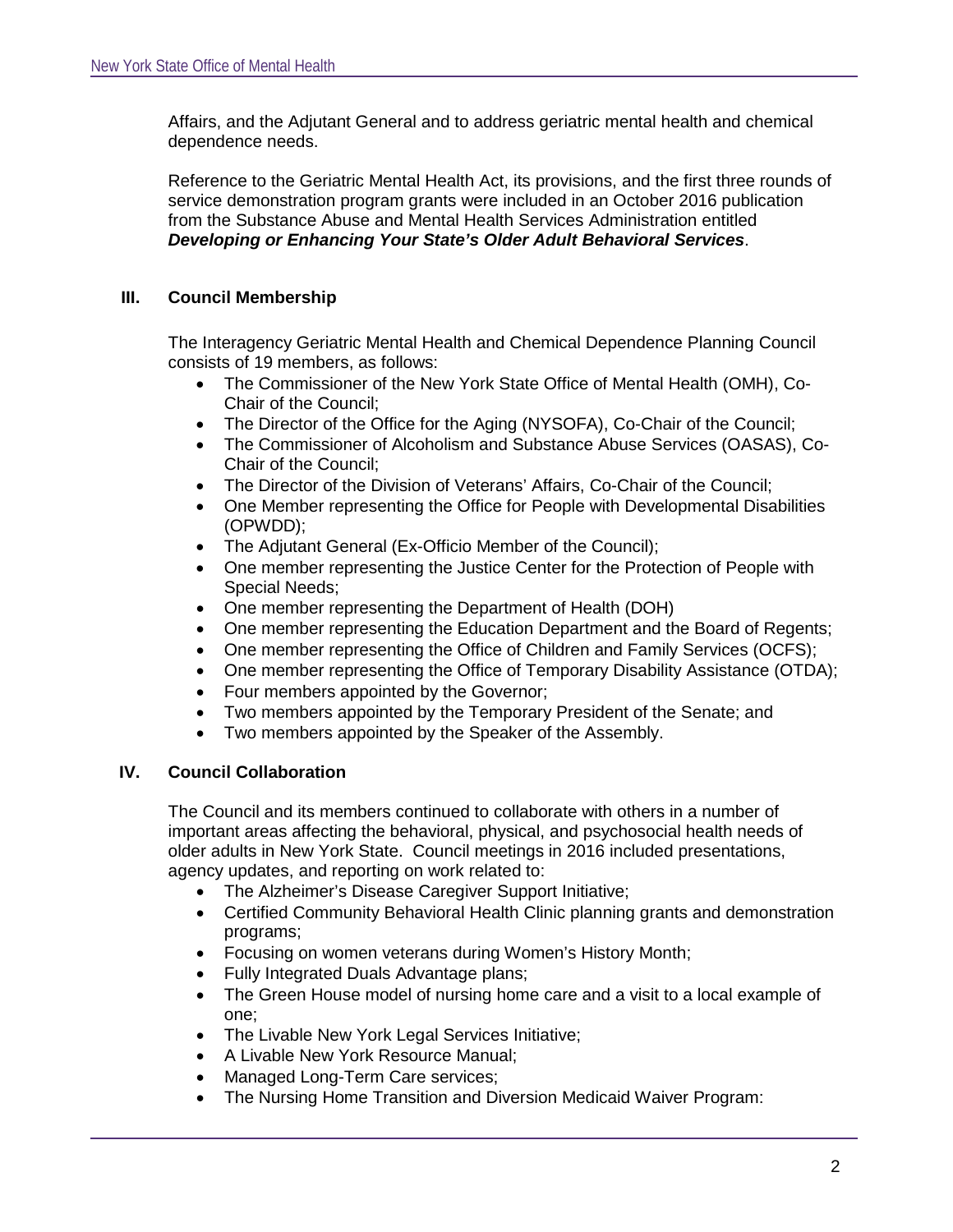- An Office of Community Living Feasibility Study;
- The Olmstead Housing Subsidy Program;
- A Project Extension for Community health Care Outcomes in Geriatric Mental Health;
- System Barriers or challenges to providing older adult services;
- Outreach efforts with Vietnam Veterans, the largest veterans' population in need; and
- World Elder Abuse Awareness Day

Council member agency staff from DOH, NYSOFA, OASAS, OCFS, OMH, and OPWDD also supported a number of statewide conferences and education and training initiatives related to older adults through assistance in planning programs, delivering presentations, and serving on expert panels, including these four conferences or trainings:

- **Substance Use Among the Aging Population: A System-Wide Response** This one-day summit and conference was sponsored by the New York State Association of Alcoholism and Substance Abuse Providers and co-sponsored by OASAS and NYSOFA. It brought together more than 100 providers of substance use disorder prevention, treatment, and recovery services; behavioral health; and aging service agencies, organizations, and coalitions from across New York to create and expand a better informed and integrated network of providers who serve older adults dealing with or at risk of problems related to substance use.
- **Aging Concerns Unite Us Conference** Sponsored by the Association of aging in New York, this annual two-day conference provided educational programming for local area agencies on aging and other leaders in the field, attracting more than 450 professionals from New York State who provide services for older adults and their caregivers. The 2016 conference included an expert panel discussion by staff from DOH, NYSOFA, OASAS, OMH, and OPWDD on New York Connects, a locally based No Wrong Door system established by NYSOFA in collaboration with DOH in 2006 that provides one stop access to information and assistance for individuals of all ages needing long-term services and supports
- **Adult Abuse Training Institute**: Community Collaboration and How Partnerships Can Expand Your Toolkit – The 2016 institute was presented by the Brookdale Center for Healthy Aging on behalf of OCFS and brought together more than 400 participants from a variety of public, non-profit, and private service providers. Goals of the training included building the networks, collaboration, skills, and knowledge of those working with vulnerable adults; promoting the exchange of information, innovative thinking, and best practices; and improving the provision of services to protect vulnerable adults. A Council member from the Mental Health Association of New York City and staff from NYSOFA, OASAS, OCFS, and OMH conducted a number of workshops at the institute, including a joint presentation on "Partnership Innovation for Older Adults," a new round of geriatric service demonstration program grants.
- **New York Connects/No Wrong Door Regional Training** To ensure continuous quality improvement, NYSOFA collaborated with the Association of Aging in New York to conduct nine one-day regional training sessions for area agency on aging and partner agency staff in fall 2016. The training focused on skills-based learning and program updates related to the significant expansion and enhancement of the New York Connects system as a result of the state's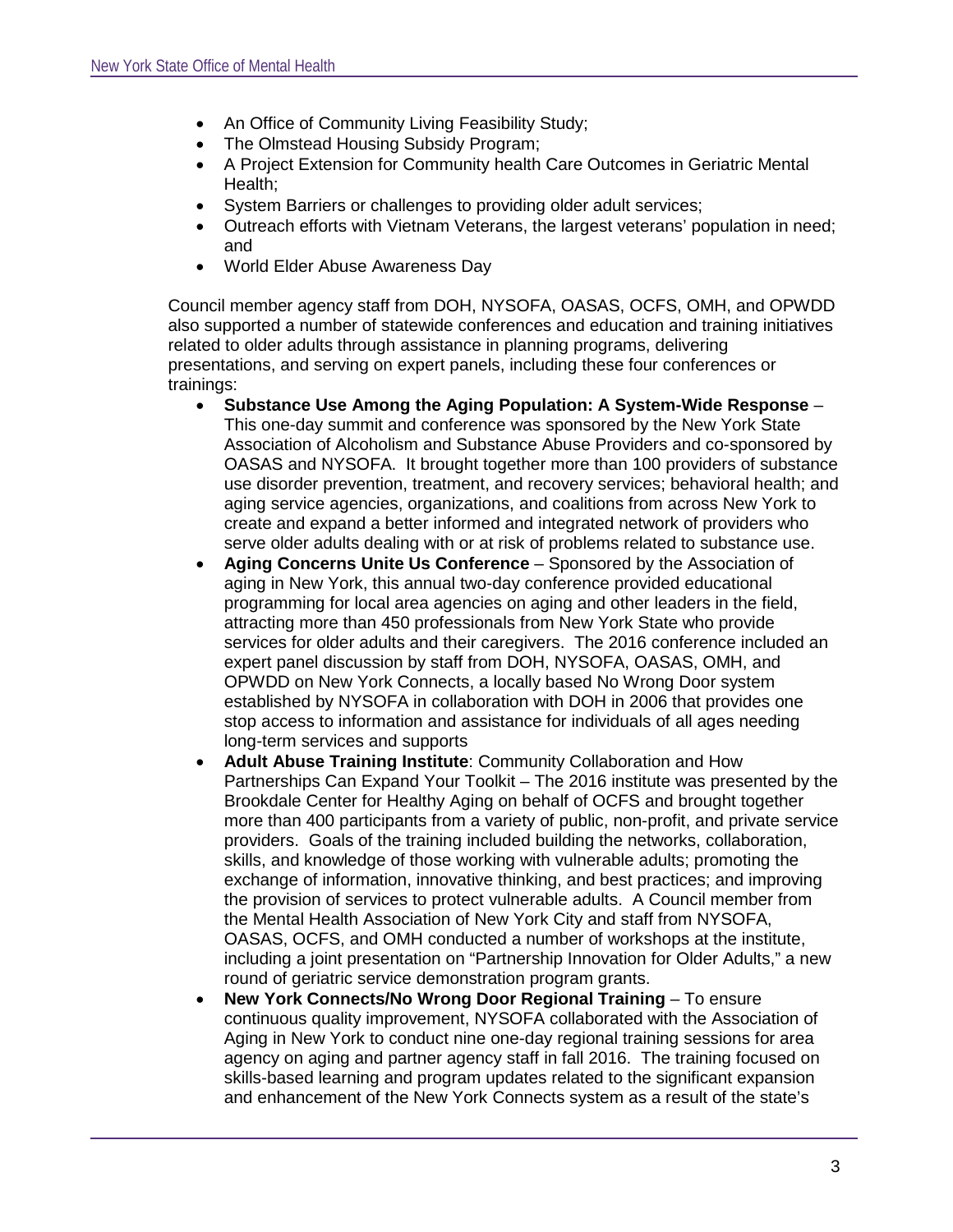participation in the Balancing Incentive Program, which provides enhanced federal funding to states that commit to rebalancing their system of long term services and supports from institutional to community-based care. In addition to NYSOFA, staff from DOH, OASAS, OMH, and OPWDD also presented at the sessions.

## **V. Round 3 Service Demonstration Project (2014-16)**

The third round of geriatric service demonstration program grants made possible by the Geriatric Mental Health Act focused on health integration, as did most of the previous grants.

For a three-year grant period, OMH solicited proposals in 2013 to integrate physical and behavioral health care for older adults in either behavioral health care settings (Model 1) or physical health care settings (Model 2). Because previous rounds of geriatric health integration projects demonstrated that collaborative partnership models of integrated health care increased the probability of creating and sustaining effective programs, applicants were required to engage in at least one formal internal or external agency partnership in order to assure the on-site provision of integrated services.

A total of ten awards were made throughout the state for these service demonstration projects *(Integrated Health Care for Older Adults)*, which were also expected to utilize Core Implementation teams, fast-track pre-implementation and program installation tasks, and be sustainable and fiscally viable without grant support by the conclusion of the grant period in December 2016.

## **Additional Information**

The appendices attached to this report provide 14 pages of additional information about these grant projects.

- See Appendix A for updated descriptions of each of the Model 1 and Model 2 health integration programs.
- **See Appendix B** for a summary of grantee experiences on implementation, services integration, sustainability, and the collection and utilization of data.
- **See Appendix C** for a data summary

#### **Planning Recommendations**

Planning recommendations to address geriatric mental health and chemical dependence needs to continue to reflect Council discussions in 2008 that urged capitalizing on the service demonstration projects authorized by the Geriatric Mental Health Act to identify lessons learned and innovative practices to set the base for geriatric behavioral health care for the future. The planning recommendations identified as a result of the third round of projects are summarized below.

• **Successful Integration Requires Organizational Commitment** – Organizations who most successfully implemented integrated care viewed their grant projects as central to their vision and strategic plan, not as just another program option or addition to their menu of services. They exhibited the perseverance and stamina needed to meet the challenges of a rapidly changing health care environment.

• **No Mission No Margin, No Margin No Mission** – Connecting service delivery, cost, and outcomes was difficult for many of the grantees who were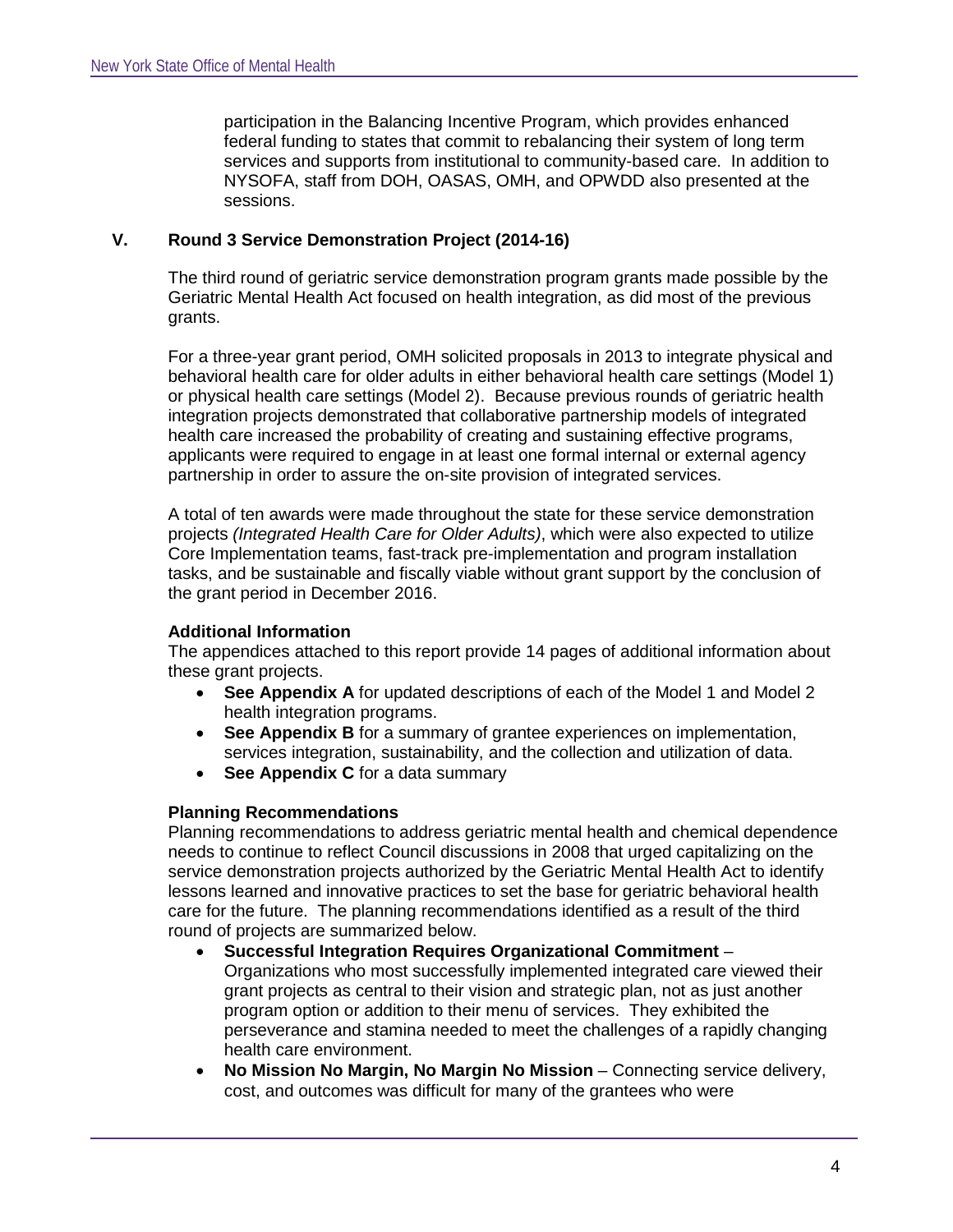unaccustomed to establishing costs for their services and tracking related patient outcomes. The recommendation for those seeking to integrate health care for older adults is to pay special attention to these areas in planning for sustainable integration, especially as they apply to arrangements for value-based payments.

- **Partnership Requires Shared Values, Shared Wins, and a Shared Commitment to Change** – While collaborative partnership models of integrated health care typically increase the probability of creating and sustaining effective programs, they involve a lot of coaching and ongoing practice. This entails strong organizational relationships, leadership commitment, mutual financial benefit, and ongoing attention to maintaining partnership relationships.
- **Be Prepared** Despite some progress in the state regulatory environment during the three-year grant period, grantees who sought to integrate physical health care in behavioral health care settings (Model 1) continued to have a far more difficult time than those who sought to integrate behavioral health care in physical health care settings (Model 2). This was especially true for grantees seeking state approval to co-locate Article 28 primary care services in an Article 31 mental health clinic, which can be an expensive and time consuming process. Before examining options to establish a Model 1 health integration program, an organization needs to know (1) if the demand for physical health services is sufficient to sustain, at a minimum, a part-time primary care practice and (2) if it has the capacity to make required physical plant changes.
- **Consider Access to Workforce, Recruiting Strategies, and Salary Requirements** -- The grantees in this round of geriatric service demonstration projects struggled with recruiting an appropriate workforce – including licensed clinical social workers, psychiatric nurse practitioners, and primary care providers – for their programs. A plan for developing integrated health care needs to include consideration of salary packages, benefits, and assertive recruitment for hiring and retaining the right people.
- **Culture Change Requires Time** -- While the three-year grant period demonstrated considerable project improvement over time, many of the grantees ended up in a place different than they expected. For most, this was a positive development and spoke to their commitment not only to develop their project but also to completely change the way they do business in order to focus on the whole health and wellness of those they serve.

## **V. Round 4 Service Demonstration Projects (2017-21)**

For the fourth round of service demonstration program grants, OMH solicited proposals in 2016 to create local "triple partnerships" of mental health, substance use disorder, and aging services providers to innovatively address the unmet needs of older adults for these services. The Request for Proposals was largely based on recommendations made by members of the Council in June 2015 for local partnerships, outreach support, off-site support, and technology to innovatively meet the unmet needs of older adults in New York State.

Local triple partnerships are to: (1) access behavioral health services for those in aging services programs who need them; (2) access aging services for those in behavioral health services programs who need them; (3) develop and utilize substantial mobile outreach and off-site services capacity to identify at-risk older adults in the community who are not connected to the service delivery system or who encounter difficulties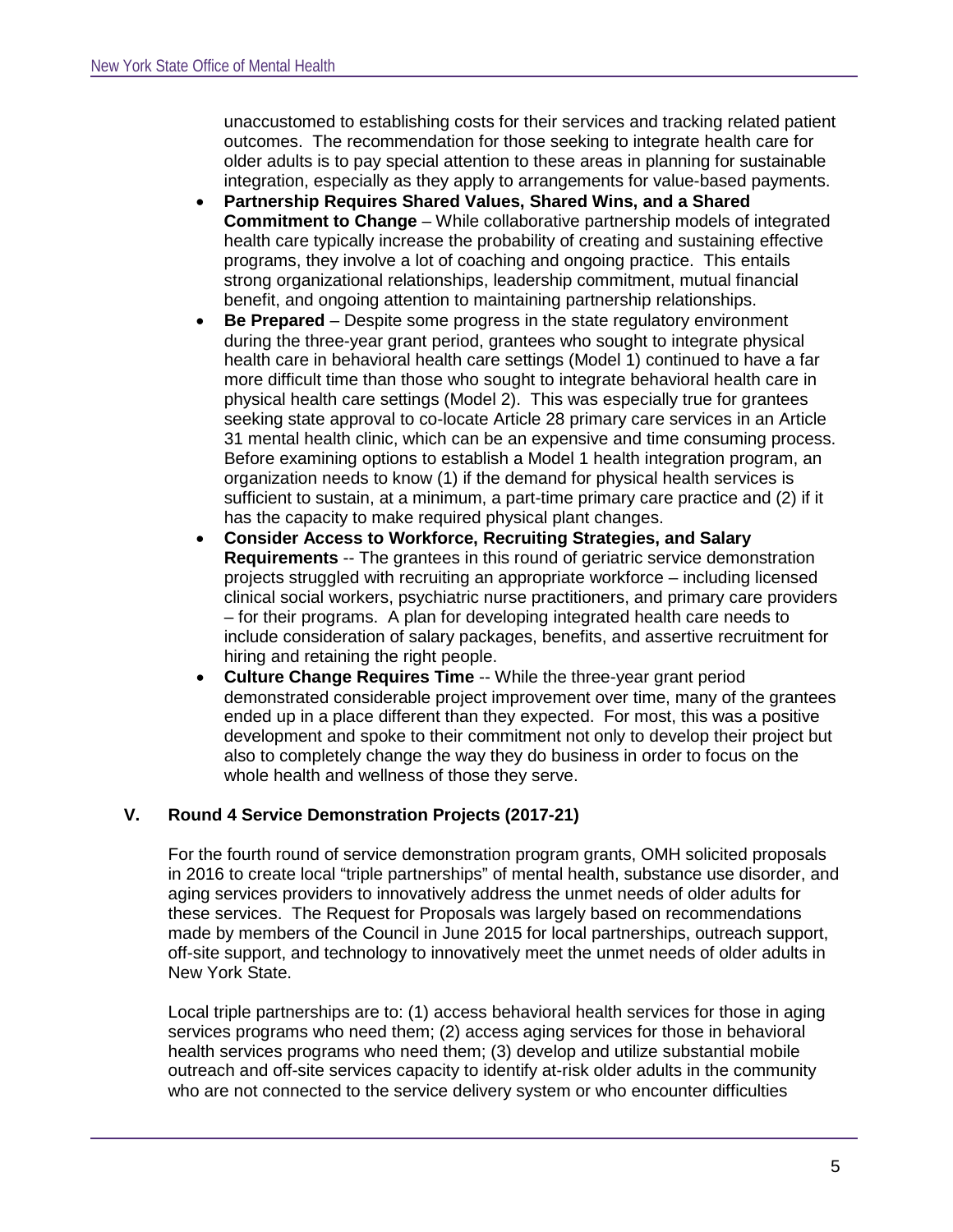accessing needed services, assess their needs for services, and provide and/or access services to address unmet needs; and (4) utilize technological innovations such as telecare, telemedicine, telepsychiatry, and mobile technologies.

A total of eight awards were made for these new five-year service demonstration projects *(Partnership Innovation for Older Adults)*, all of which are to receive operational support from OMH staff and programmatic and fiscal technical assistance from New York State's Geriatric Technical Assistance Center.

## **Project Descriptions**

- **Central Nassau Guidance & Counseling Services'** triple partnership includes the Family& Children's Association and the Nassau County Office for the Aging, with each of the three agencies responsible for delivering a specific set of services county-wide. Their program, called the Link-*Age* Project, will utilize care co-ordination to assure the integration of needed services for an older adult population to be served that is expected to be 40 percent black and Hispanic. In addition to partnership provided services, the program will also connect older adults to a range of services delivered by more than 75 collaborative agencies.
- **Family Services of Westchester's** triple partnership intends to bring mobile outreach and off-site services, behavioral health services, and aging services – including telehealth interventions – to older adults in Westchester County with the goal of reducing the isolation and decline that can accompany untreated behavioral health and unaddressed aging issues. The partnership, which includes the Westchester County Department of Senior Programs and Services and the Lexington Center for Recovery, plans to operate their program as one unified program with a core implementation team comprised of members of each partner agency.
- **Flushing Hospital Medical Center** for a population of older adults in the racially/ethnically diverse neighborhood of Flushing, New York, Flushing Hospital's triple partnership plans to increase access to behavioral health and aging services by employing collaborative strategies that utilize outreach and telemedicine technology to identify and engage at-risk individuals; one such strategy is a Mobile Health van staffed by a master's prepared clinician to provide mobile outreach and off-site services. Members of the partnership, which include Arms Acres and the New York City Department for the Aging, will directly provide or connect older adults with the services they need.
- **The Institute for Family Health's** triple partnership includes the Ulster County Office for the Aging and Step One Child & Family Guidance Center Addiction Services. The partnership's goal is to launch and sustain a mobile outreach, care navigation, and telehealth program that increases access for older adults who are not connected to the county's traditional behavioral health and aging services. Made more severe by widespread unemployment and limited public transportation, the population to be served has difficulty accessing critical medical care and social services in locales that are largely mountainous, primarily rural, and characterized by several small towns and villages.
- **Niagara County Department of Mental Health** with the Niagara Count Office for the Aging and NorthPointe Council as partners, the Niagara County Department of Mental Health's triple partnership intends to create a strong, connected network of behavioral health and aging services providers and leverage other existing supports to meet the needs of at-risk older adults in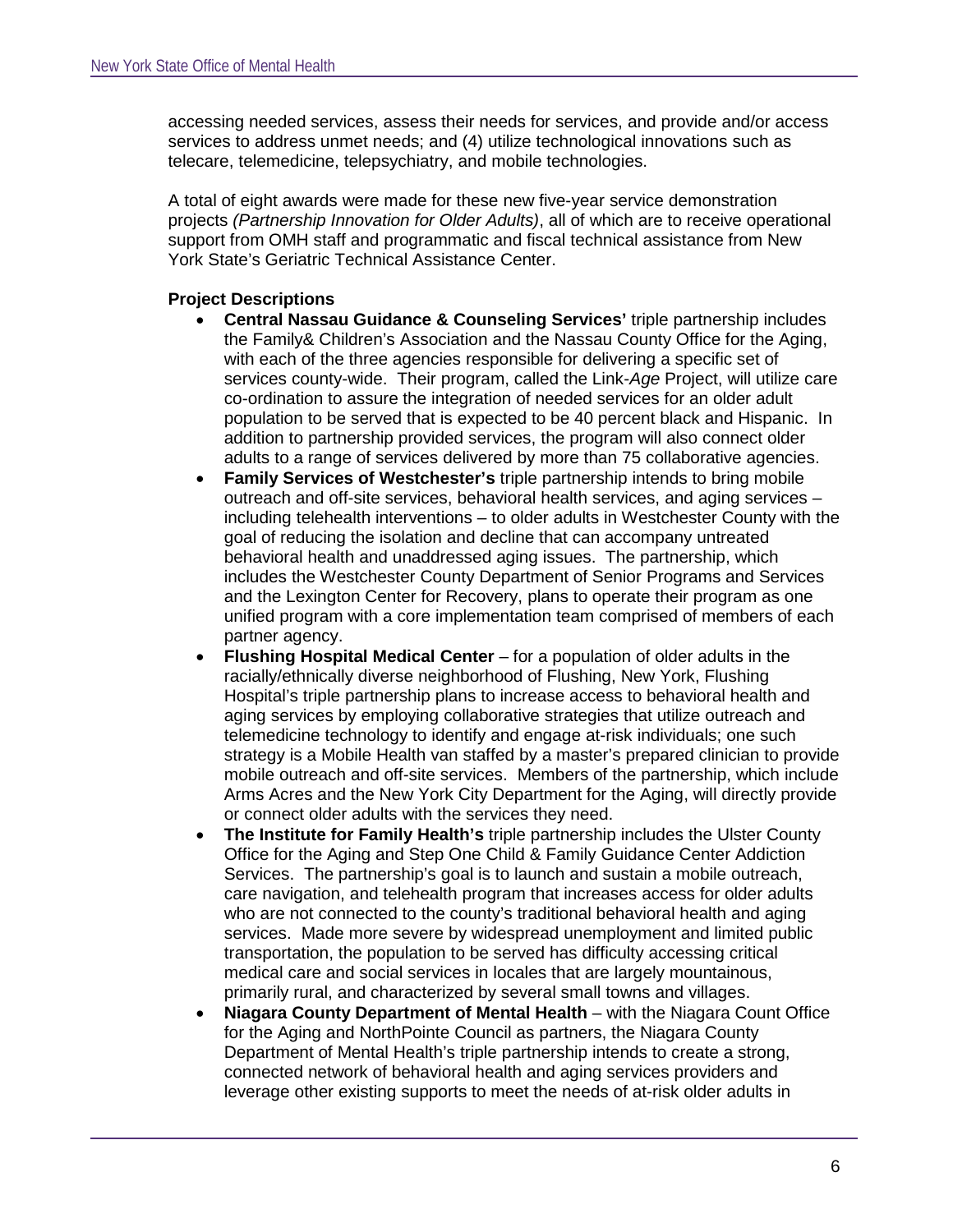Niagara County, helping them not only remain safe in the community but also flourish. The program will utilize community-based case management staff and a mobile Older Adult Clinical Specialist to ensure the ability to reach isolated individuals and those who are reluctant to reach out because of cultural beliefs or stigma.

- **Onondaga County Department of Adult & Long-Term Care Services** (which includes the county's Department for the Aging) and its partners, Liberty Resources and Syracuse Behavioral Health, formed a triple partnership to expand services for a diverse population of older adults. Their program, called the Senior Health and Resource Partnership Project, seeks to increase the integration of aging and behavioral health services while addressing natural and manufactured barriers to service accessibility such as limited English language proficiency, cultural mores, cognitive and physical impairments, poverty, perceived shame, and isolation.
- **Orange County Department of Mental Health's** triple partnership plans to create a service delivery infrastructure that will maximize linkages to existing community-based assessment, treatment, and supportive services by creating a geriatric team to educate providers on specialized engagement strategies and offer immediate treatment and linkages to care. The partnership, which includes Catholic Charities of Orange County and the Orange County Office for the Aging, will also help develop a tele-psychiatry network in the county and plans to replicate the Gatekeeper model to train the outreach team on cultural competence, suicide prevention, and screening for behavioral and primary care health needs.
- **Putnam Family & Community Services'** triple partnership includes the Putnam County Office for Senior Resources and the National Council on Alcoholism & Other Drug Dependencies/Putnam. The partnership intends to employ a licensed clinical social worker to assess, diagnose, and treat older adults; a care manager to identify and provide concrete services and address the social determinants of health; a recovery coach to identify and address substance use issues; and nursing and psychiatric time. The majority of the work will be done on site in the homes of the seniors or elsewhere in the community to support living in place.

## **VI. Service Demonstration Project Supports**

- **Program & Policy Development Staff** -- OMH staff in the Division of Adult Services and Managed Care's Bureau of Program and Policy Development continued to provide ongoing program operational support for the geriatric service demonstration projects in 2016. Bureau staff had responsibilities for assigned projects that include on-site and off-site consultation and project oversight and worked closely with staff responsible for the operation of New York State's Geriatric Technical Assistance Center.
- **Geriatric Technical Assistance Center** OMH established the Geriatric Technical Assistance Center in 2012 and contracted with the National Council for Behavioral Health to provide programmatic and fiscal technical assistance for the service demonstration program grants. The Center's work with the third round of health integration grantees in 2016 included:
	- o Visiting all grant project sites on a routine and as-needed basis;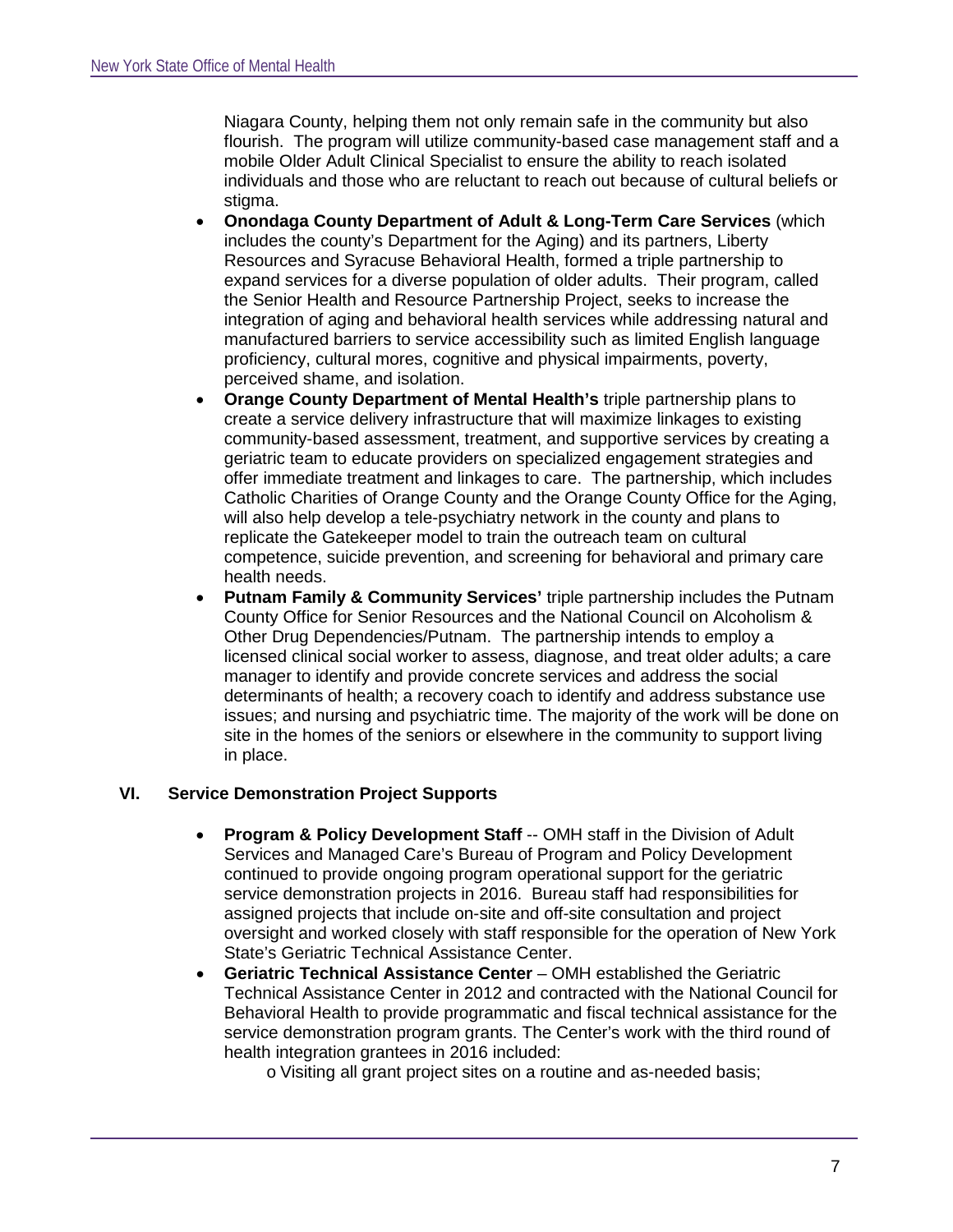- o Conducting individual project coaching calls every month to help implement work plans and meet overall grant goals;
- o Troubleshooting implementation issues;
- o Reinforcing principles of integration, sharing best practices from around the country, and facilitating a connection to clinical organizational, and fiscal resources based on individual and group project needs;
- o Coaching grant projects on change processes;
- o Hosting face-to-face Learning Community meetings in Albany every four months;
- o Conducting group calls and skill development webinars to provide direct information and facilitate conversation among projects;
- o Promoting the importance of data and generating bi-monthly project data dashboards; and
- o Helping grant projects use data to drive practice improvement and demonstrate positive clinical outcomes.

## **VIII. Summary**

The successful third round of service demonstration program grants on the integration of physical and behavioral health care for older adults ended in 2016, and new fourth round of grants to create local "triple partnerships" of mental health, substance abuse disorder, and aging services providers to innovatively address the unmet needs of older adults for these services began in 2017.

Ten years after the enactment of the Geriatric Mental Health Act, the Interagency Geriatric Mental Health and Chemical Dependence Planning Council actively continues its work, and the geriatric service demonstration program continues to identify lessons learned and innovative practices to assist planners and providers develop, implement, and assess the effectiveness of behavioral health and related services that meet the needs of older adults in New York State.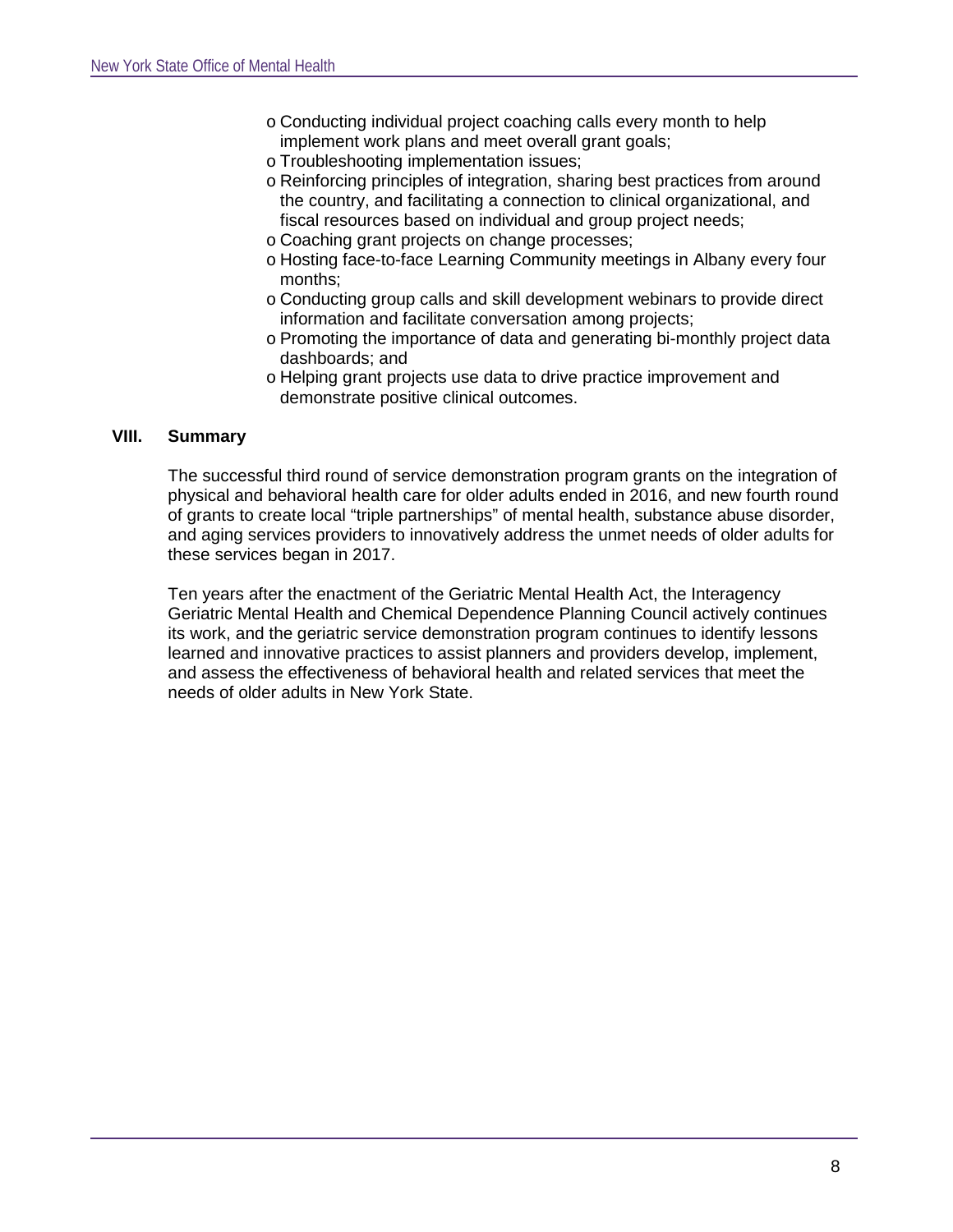# **Appendix A: Project Description**

## **Round 3 Demonstration Projects (2014-16)**

#### **Model 1 Projects: Integrated Care in Behavioral Health Care Settings**

- **Catholic Charities Neighborhood Services** initially partnered with the Joseph Addabbo Family Health Center to provide integrated physical and mental health care for individuals living in Far Rockaway, Queens, for a target population of mostly older adults receiving services at its Rockaway Mental Health Services clinic and Rockaway Personalized Recovery Oriented Services program. The agency later negotiated a partnership agreement with Delmont Health Care, a local medical group, and was able to expand the on-site hours and availability of primary care staff and services, as well as opportunities to work more closely with behavioral health staff to provide better integrated services.
- For a population of new and existing older adults in its outpatient mental health clinic in Hicksville, New York, **Central Nassau Guidance and Counseling Services** initially partnered with Nassau Medical Associates – which was subsequently assimilated by Long Island Federally Qualified Health Center (LIFQHC) – to increase access and utilization of needed physical health care services, diagnose and treat physical health conditions, and produce better health outcomes. The project is now integrating behavioral health treatment services with on-site primary care provided by a physician and supported by a medical assistant from LIFQHC. Other services include management of identified health problems, referral, and care coordination.
- **Equinox** and its partner, the Whitney M. Young, Jr. Community Health Center, planned to provide integrated health care primarily for older adults in Equinox's outpatient mental health clinic and Personalized Recovery Oriented Services programs in Albany, New York. A parttime physician's assistant from Whitney Young was to conduct physical exams, provide routine and emergent physical health care, and make referrals for more specialized care. However, unanticipated implementation issues identified during the first year of the grant could not be resolved and led to a decision to limit participation in the service demonstration program to first two years of the grant.
- For a target population of older adults with serious mental illness in Buffalo and Erie County, **Erie County Medical Center Corporation** and its partner, the State University of New York at Buffalo's School of Medicine and Biomedical Sciences Department of Internal Medicine, planned to address unmet needs for primary care services in two of the hospital's mental health clinics. Physical health care was to be provided by an on-site primary care physician and a nurse. However, changes at the hospital led to a series of implementation delays and a decision to limit participation in the service demonstration program to the first year of the grant.
- To introduce and integrate primary care in the agency's Brownell Center for Behavioral Health – an outpatient mental health clinic in Syracuse, New York – **Liberty Resources** established its own Article 28 diagnostic and treatment center for Brownell Center patients and their families at the same location. Doing so increased the need to add primary care physicians and nurse practitioners to the interdisciplinary clinical integration team to keep pace with growing demand and patient complexity, adopt an electronic medical record better aligned with integrated services, and expand nurse practitioner training partnerships with LeMoyne College and Upstate Medical University.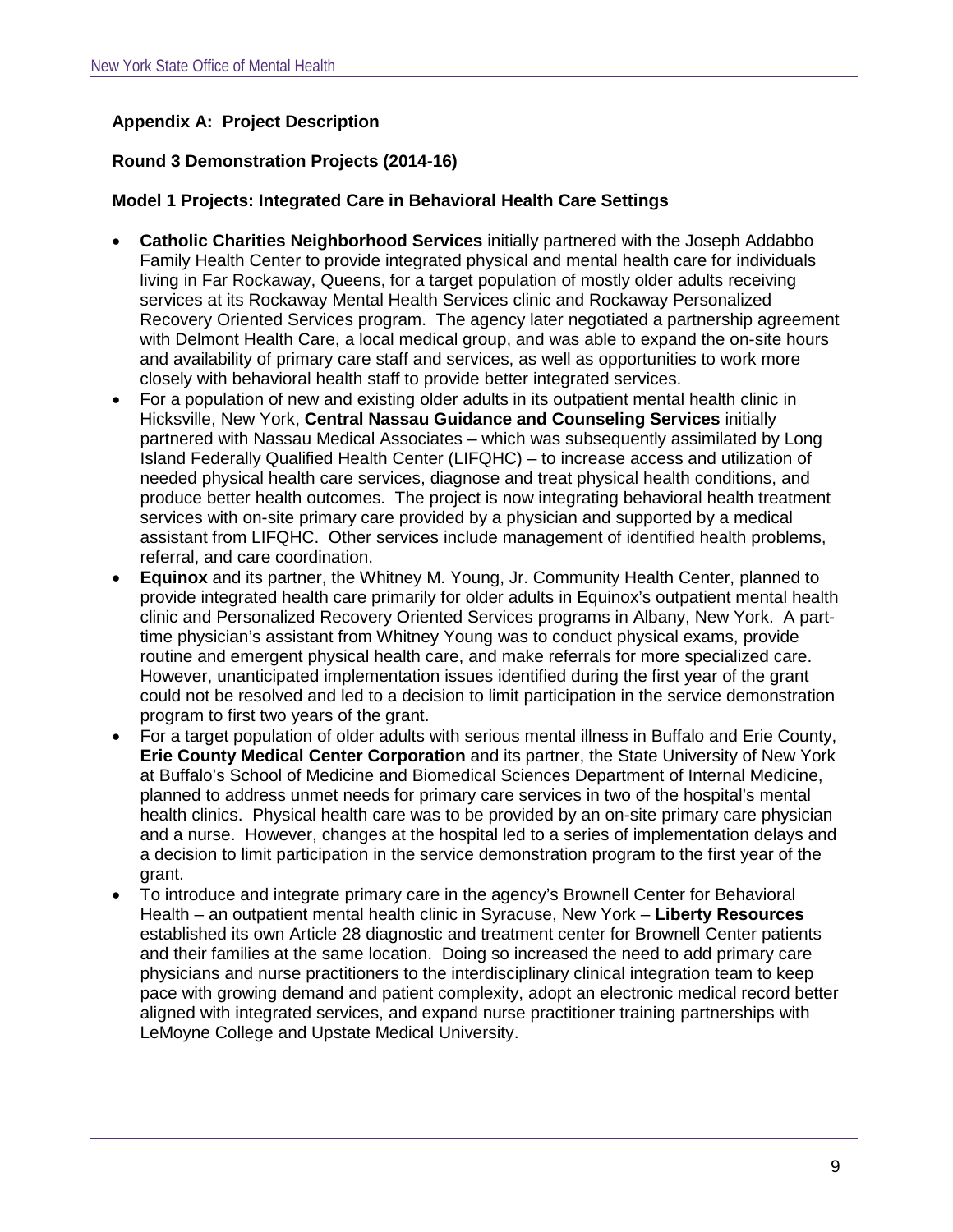# **Model 2 Projects: Integrated Care in Physical Health Care Settings**

- **Citizen Advocates, Inc.**, North Star Behavioral Services has been partnering with Alice Hyde Medical Center to integrate behavioral health screening, assessment, and treatment services for older adults in health centers in northern Franklin County located in Malone, Chateaugay, Moira, Fort Covington, and St. Regis Falls. Using a coordinated care model, the plan was for two licensed clinical social workers to provide on-site behavioral health services as part of an integrated care team. The agency was able to retain one qualified social worker, making the project operational at two of the five sites.
- **Jewish Board of Family and Children's Services** assumed responsibility for this health integration project (originally involving Federation Employment and Guidance Service and its partner, Maimonides Medical Center) in June 2015. The goals of the project with Maimonides remained the same, i.e., to identify and treat behavioral health disorders among older adults, implement a fully integrated care model, and reduce or stabilize the severity of chronic medical conditions exacerbated by behavioral disorders. A grant-funded social worker subsequently retained by Maimonides continues to help integrate behavioral health with physical health care at Maimonides' Geriatric Outpatient Practice in Brooklyn.
- **Glens Falls Hospital's** Behavioral Health Services is internally partnering with the hospital's Adirondack Medical Services to integrate behavioral health care for older adults at its rural health centers in Washington County located in Greenwich and Granville. The project is currently operational at the Greenwich site, where integration is improving direct access to care and communication among providers. The hospital received a significant amount of Delivery System Reform Incentive Payment (DSRIP) program monies in 2016 for capital projects to support enhancement of the Greenwich facility and facilitate the replication of its health integration model in Granville and two other regional locations.
- **Niagara Falls Memorial Medical Center**, in partnership with its Department of Psychiatry and The Dale Association, continues to improve clinical outcomes and quality of life for older adults by integrating physical and behavioral health care and senior services at one of the facility's primary care settings in Wheatfield, New York; notably, the project includes a parttime senior advocate, whose services are intended to address the psychosocial needs of older patients through linkages and other resources in the community. Hospital leadership is planning to expand their integrated care model to other outpatient primary care settings as part of the state's DSRIP program.
- Through an internal partnership, **Odyssey House** placed a social worker at its Article 28 diagnostic and treatment center in East Harlem to facilitate the integration of behavioral health care in a physical health care setting. The target population was older adults with substance use disorders or co-occurring mental health and substance use disorders who accessed primary care services at the center. Working as a member of the medical team, the social worker provided screening, assessment, and brief intervention services and served as a behavioral health care manager to ensure appropriate referrals for treatment.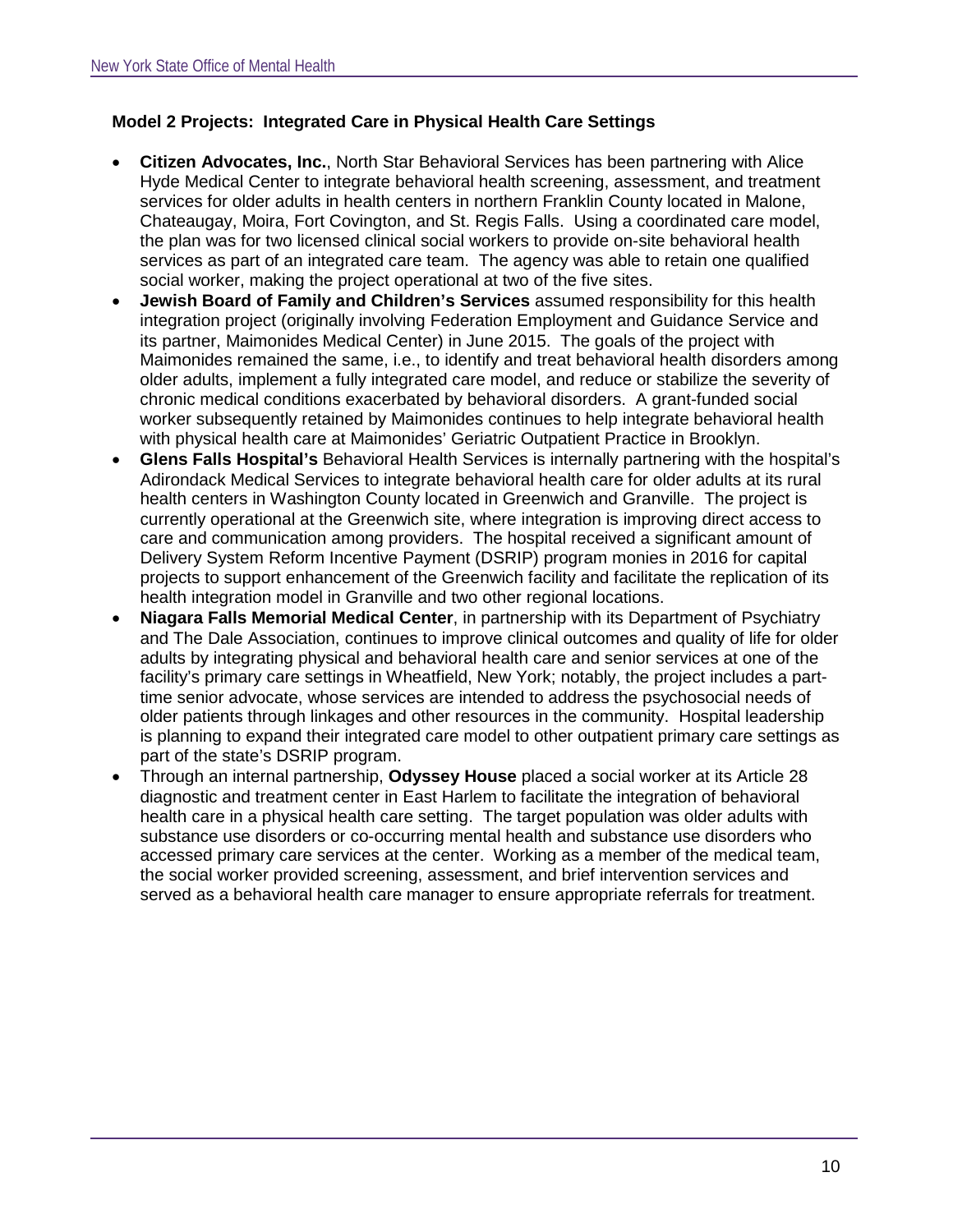# **Appendix B: Summary of Grantee Experience**

## **Round 3 Service Demonstration Projects (2014-16)**

#### **Final Reflections**

#### **Model 1 Grantees Summary**

**1. Implementation: "Looking back on your experience during this demonstration project, how would you characterize the experience of implementing your program?"**

#### **Select Success**

- From the outset, the key stakeholders in the project were committed to its success.
- Our clients were eager to be able to see a medical provider at a site they already visited every week, and the behavioral health staff on site was eager to refer their clients for the medical treatment they needed and often went without.
- Our successes rest upon the ability of our team to proactively respond to challenges during the start-up phase while continuing the momentum regardless of obstacles.

## **Select Challenges**

- Creating the physical space for primary care to take place.
- Learning how to manage medical insurance and billing.
- Reliability Issues with patient medical transportation that can negatively affect a program's no-show rate.
- Regulations related to the acquisition of licensure and their many levels of review that actually slowed down implementation.

## **Lessons Learned**

- For the program to work, it was essential for all organizational partners to communicate and collaborate and have patient care as their number one priority.
- Huddles, team meetings, and case conferences all activated the interdisciplinary team structure. Without structured communication plans, the team approach is inevitably weakened.
- Understanding that you cannot always wait for perfect information or 100% success to move forward.
- Persistence is important, especially during the trying times of implementation, if you are to experience the rewards of seeing patients get better.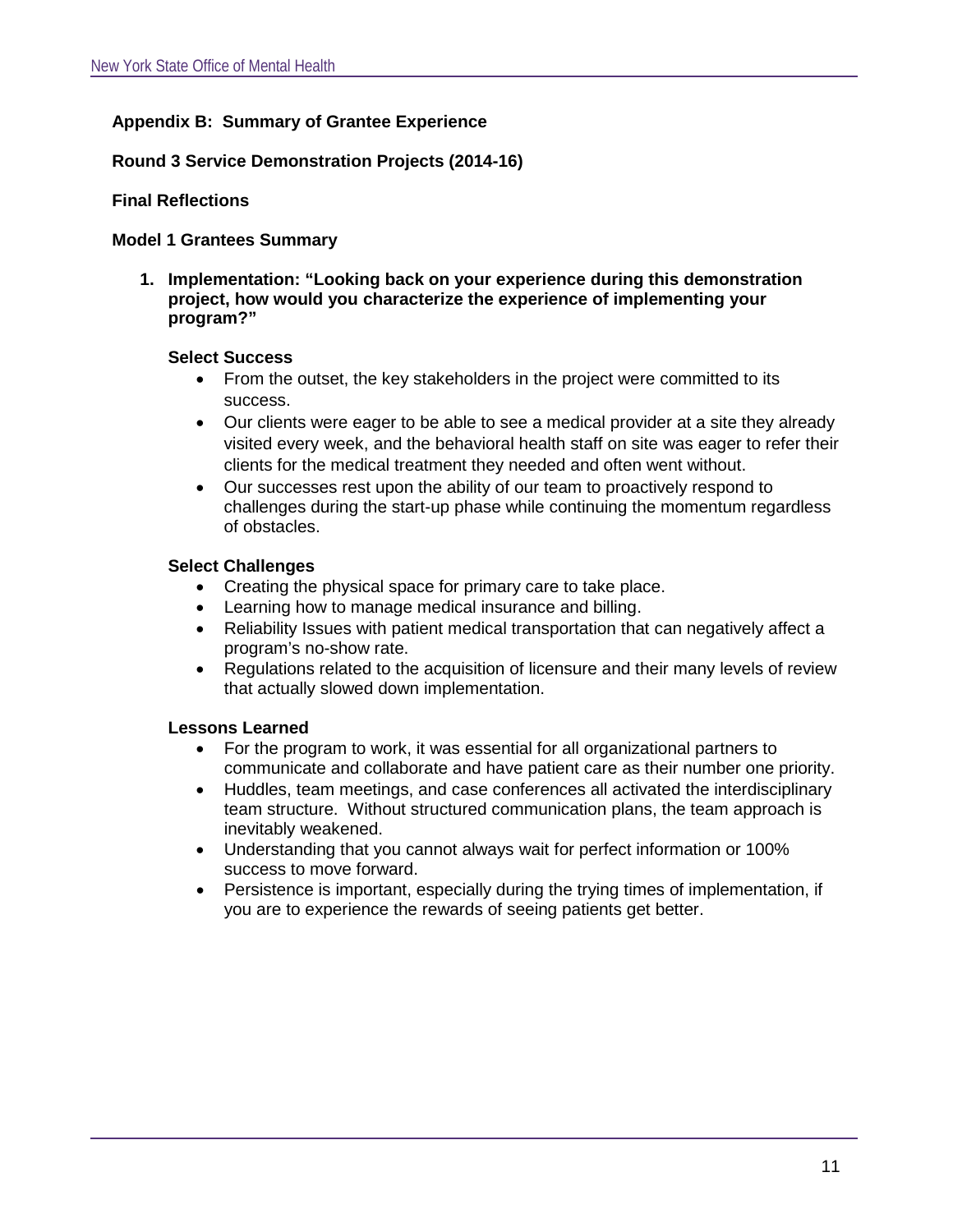**2. Integration of Service Delivery/Treatment: "How would you characterize the process of integrating physical or behavioral health services into your program and the process of delivering integrated health services?"**

# **Select Success**

- Adapting the electronic medical record (EMR) for physical health indicators was an ongoing challenge but worth it when successfully completed.
- The care, understanding, and expertise of our medical partners helped create a safe, professional environment to allow our patients to get the physical health care they needed.
- Positive health outcomes in depression management and a number of other behavioral and physical health areas.
- Establishing an interdisciplinary team model of treatment and consultation reenergized the team and began the process of bringing the various experts together, resulting in a less fragmented approach to care and consultation.

# **Select Challenges**

- Finding the balance between the number and length of interdisciplinary team meetings, case conferences, and warm hand-offs and the need for providing as many billable hours of service as possible
- Without the ability to draw bloods and give vaccines, the biggest challenge was having patients follow through with getting their labs, x-rays, and referrals done, leaving doctors and patients both frustrated as it delayed patients from being seen on a timely basis.
- There has been a significant shift in our work culture which required a lot of lift, training, support, and patience with our behavioral health clinical team, who did not have previous expertise in the theory and practice of an integrated care delivery model.

# **Lessons Learned**

- A new endeavor like our integrated care program requires a great deal of initiative and flexibility to succeed.
- It is important to integrate care management/health home staff into the provision of integrated care and include them in team meetings and case conferences.
- Having a robust team that has built solid, integrated relationships has been a game changer both in terms of clinic culture and treatment efficacy.

# **3. Sustainability: "Now that the project is nearing its end, how would you characterize the experience of working to ensure the sustainability of your program?"**

# **Select Successes**

- Our main success in sustainability is keeping the program open, eventually finding a partner that will allow us to see the most clients possible.
- With our new medical partners, the physician's schedule was increased and a constant review is being done to increase the amount of patients that he sees within an hour. A new federal health integration grant we received will further assist us with sustainability.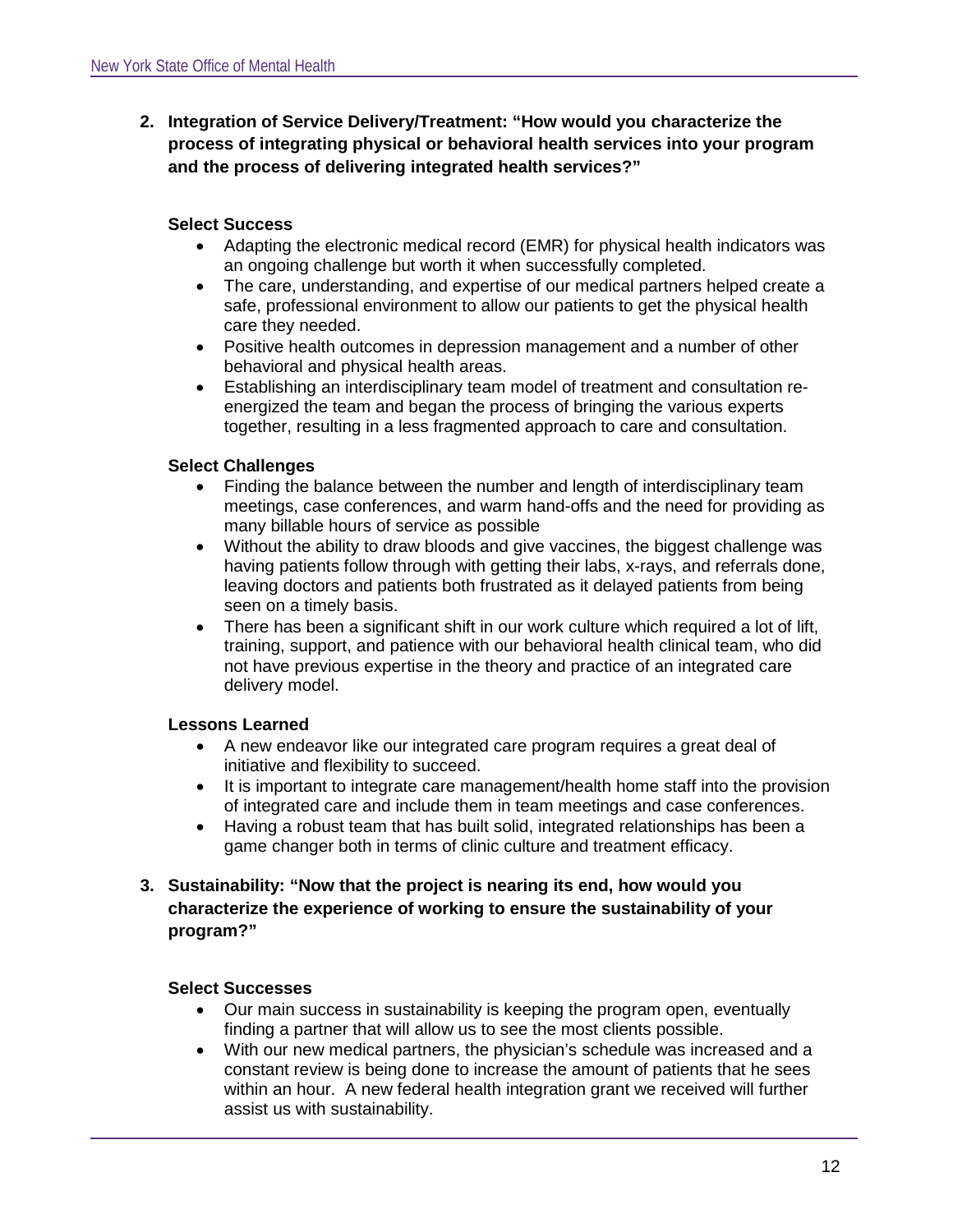• Building strategies around plans for increased capacity, patient engagement, and provider support is essential to stability. Real time data metrics to track customer satisfaction, no-show rates, utilization, and other trends to help identify areas to improve quality or adjust workflows provided a template for informed decision making related to growth, opportunity, and sustainability.

# **Select Challenges**

- Attempting to pay for integrated services using OMH clinic regulations (Part 599) is difficult to sustain over the long term.
- The high no-show rate in this population has a negative impact on provider productivity. This, coupled with the complexity of care required, means that a careful balance has to be struck between over scheduling and managing productivity.
- The complexity of physical health challenges in this population cannot be overstated. When they come into integrated primary care after years of minimal to no health care, they have multiple needs for diagnosis and testing and intervention. Physical health providers need support in delivering stepped care – dealing with the most urgent first and moving down the line – rather than trying to do it all at once. Development of this skill is critical to maintaining the productivity required to be financially sustainable.

# **Lessons Learned**

- The implementation of integrated care in our behavioral health setting was complex and challenging. Projects of this magnitude are for the fearless, not for those who are easily overwhelmed, fearful, risk averse, or faint of heart; they are, instead, for those who are committed to and passionate about improving overall health outcomes for complex patients within a very complicated system.
- The hours that primary care is provided need to fit the needs of patients. Late afternoon/evening hours are rarely workable for people dependent on transportation and handicap the ability of an integrated health program to maximize attendance and revenue possibilities.
- No-show rates can be decreased through careful care coordination with health home care managers and frequent reminder calls.
- The road to integration is long, so celebrate small wins.

# **4. Data Collection: "What have you learned through the data collection process?"**

# **Select Successes**

- We committed a great deal of time and energy to accomplish the task of building new data collection mechanisms. These automated mechanisms made the regular and time effective collection of data possible.
- Improvements and outcomes were monitored from baseline to reassessments to determine needed changes and improve our patients' physical health outcomes.

# **Select Challenges**

- At a number of points, the data demonstrated difficulties that the program was facing.
- Developing workflows inclusive of data entry was challenging, and it took time to learn how to productively use data to inform clinical care.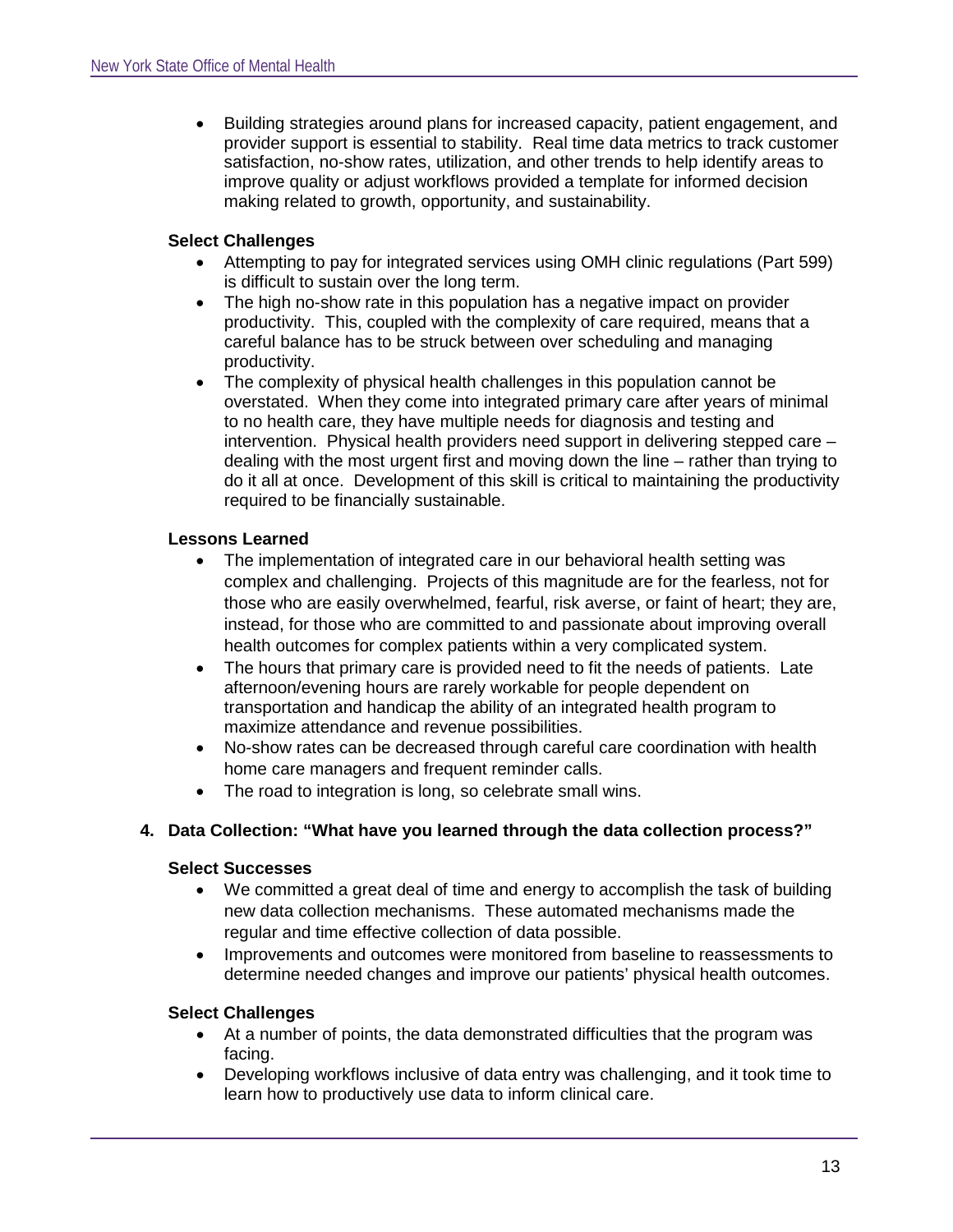## **Lessons Learned**

- Our program learned the importance of building data collection into the client workflow, which ensures that the reporting takes place and also occurs in a time efficient way.
- The data coaching and review of data was instrumental in the development and continued success of the program and key to becoming a data driven organization.
- Collecting, interpreting, and using data to inform patient care is well worth the effort.

## **"Final Reflections"**

## **Model 2 Grantees Summary**

**1. Implementation: "Looking back on your experience during this demonstration project, how would you characterize the experience of implementing your program?"**

#### **Select Successes**

- After a long effort searching for appropriate staff, we hired a social worker who has exceeded expectations and exemplifies the values of the project in nearly every way.
- The communication with partner organizations became a vehicle to other opportunities for collaboration and development of innovative service provision models.
- We experienced a change in staff culture across throughout our organization that affected care coordination, clinical, prevention, and case management staff regarding physical health care needs, how to address them, and how to collaborate with primary care physicians.

## **Select Challenges**

- After a long effort searching for appropriate staff, we hired a social worker who has exceeded expectations and exemplifies the values of the project in nearly every way.
- The communication with partner organizations became a vehicle to other opportunities for collaboration and development of innovative service provision models.
- We experienced a change in staff culture across throughout our organization that affected care coordination, clinical, prevention, and case management staff regarding physical health care needs, how to address them, and how to collaborate with primary care physicians.

## **Lessons Learned**

• After a long effort searching for appropriate staff, we hired a social worker who has exceeded expectations and exemplifies the values of the project in nearly every way.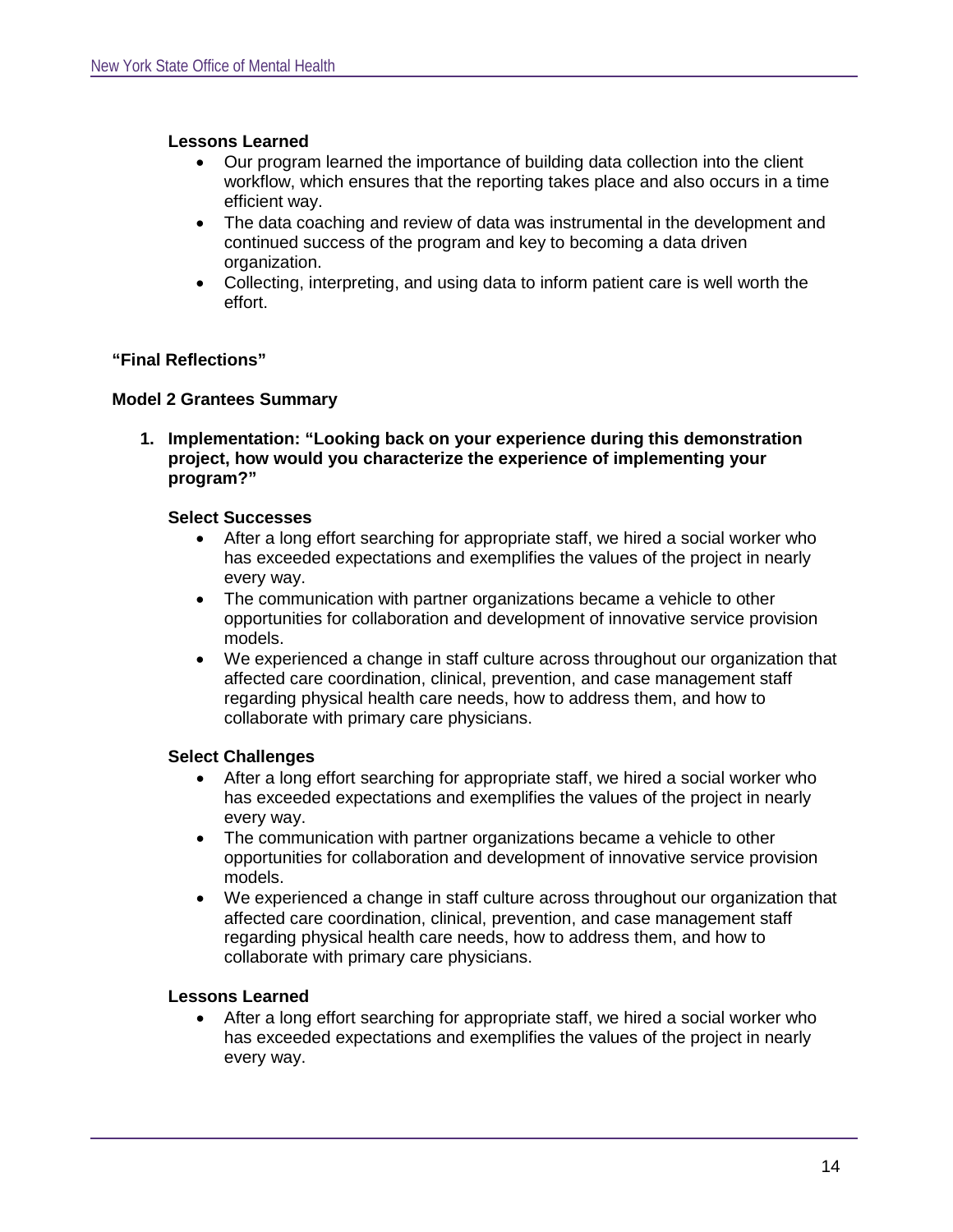- The communication with partner organizations became a vehicle to other opportunities for collaboration and development of innovative service provision models.
- We experienced a change in staff culture across throughout our organization that affected care coordination, clinical, prevention, and case management staff regarding physical health care needs, how to address them, and how to collaborate with primary care physicians.
- After a long effort searching for appropriate staff, we hired a social worker who has exceeded expectations and exemplifies the values of the project in nearly every way.
- The communication with partner organizations became a vehicle to other opportunities for collaboration and development of innovative service provision models.
- We experienced a change in staff culture across throughout our organization that affected care coordination, clinical, prevention, and case management staff regarding physical health care needs, how to address them, and how to collaborate with primary care physicians.

#### **2. Integration of Service Delivery/Treatment: "How would you characterize the process of integrating physical or behavioral health services into your program and the process of delivering integrated health services?"**

## **Select Successes**

- The project prepared us to integrate physical and behavioral health within our own organization, and we are now better prepared for performance based services and value based payments.
- With the right behavioral health staff, the integration process was very successful, and the referral process between medical staff and the social worker has been seamless and effective.
- Patients have been very receptive to primary care provider referrals to the social worker via "warm handoffs." Clinicians continue to refine workflows to accomplish this more routinely and improve communication among the care team in real time.
- We have seen a nice decline in body mass index scores, blood pressure, glucose levels, and the number of patients who smoke.
- Integration resulted in better access to a licensed clinician than patients in residential drug treatment would have had without the project. Also, having a licensed clinical social worker on site allowed the clinic psychiatrists to be more productive.

# **Select Challenges**

- Integration requires shifting to a quality, outcome, and value based model, but we still live in a volume based payment world.
- Clinician turnover limited the ability to thoroughly test, evaluate, and identify best practices.
- Experienced project clinicians struggled to move beyond the traditional modes of intake/assessment and the accompanying rigorous documentation requirements.
- Some of the patients were uncomfortable with the screening tools in the beginning and were not so amenable to anything different. Eventually this became less of an issue as habits changed and patients were assured that screening was not something directed against them personally.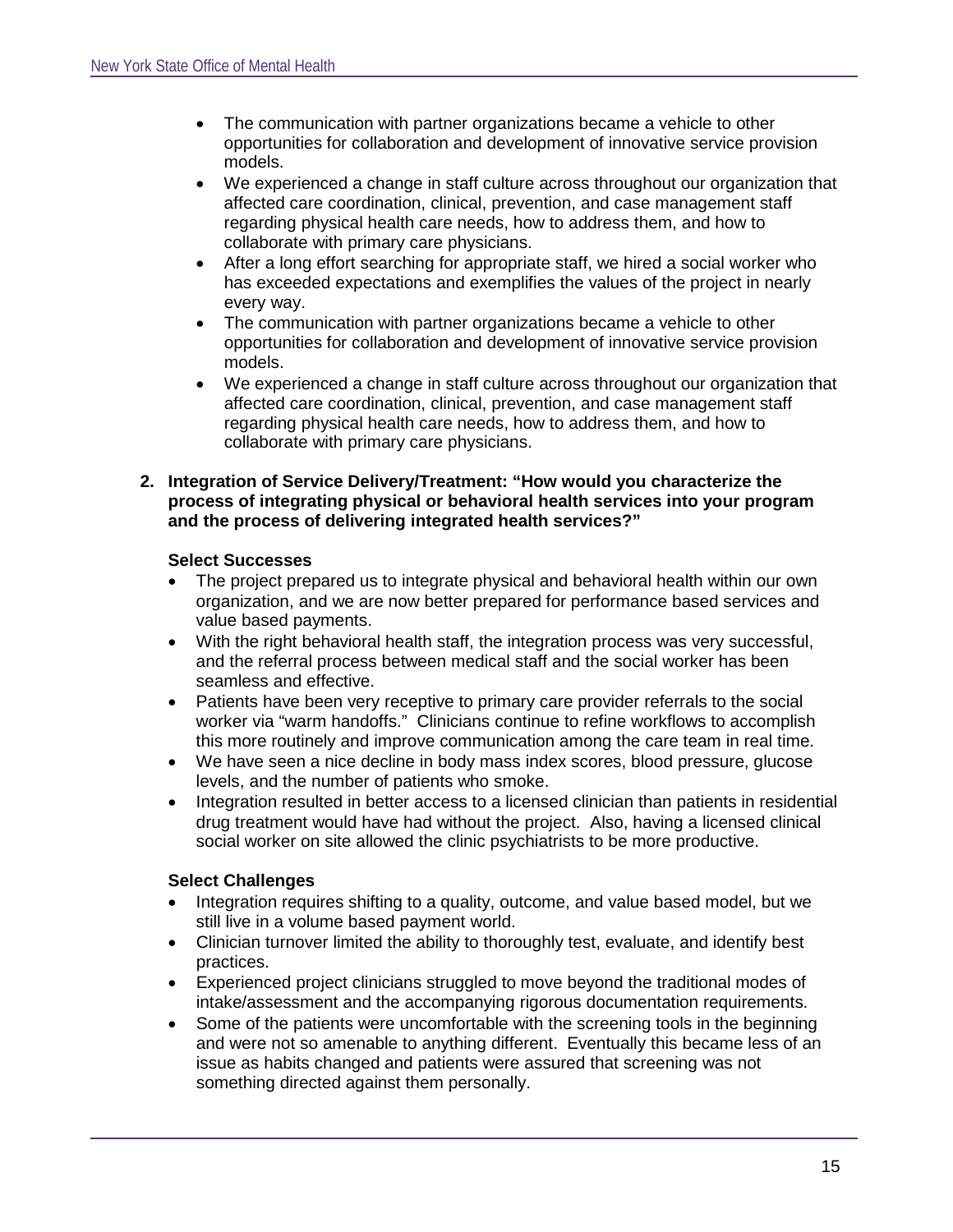## **Lessons Learned**

- Our clinician was amazing, steadfast, flexible, and used her outstanding relationship building skills to keep the project going "on the ground" at various sites.
- Key success factors included alignment of project goals with existing quality initiatives and leveraging like resources for improvement activities.
- Consideration of recruiting clinicians earlier in their careers versus more seasoned practitioners may be of benefit in a less-structured, non-traditional care setting.
- The need for continuous training and reinforcement of concepts.
- **3. Sustainability: "Now that the project is nearing its end, how would you characterize the experience of working to ensure the sustainability of your program?"**

## **Select Successes**

- We believe this project has had a profound impact on our organization's expertise and capability to address often complex co-morbid physical and behavioral health needs.
- Our office is currently producing at a level where our social worker and consulting psychiatrist will be retained based on our behavioral health services.
- We are going to sustain integrated care in two health centers with high need, one of them located the farthest distance from and with the least access to behavioral health care.
- The project has opened-up other opportunities that will help us with sustaining this and other related projects.
- Continuation of program implementation and sustainability is more certain with available Delivery System Reform Incentive Payment Program funding.

# **Select Challenges**

- The inability to bill Medicare in light of a licensed clinical social worker shortage was a challenge in the model we used for this project.
- Behavioral health clinic documentation requirements are considerable; for real integration to work, brief documentation and short visits that focus on direct interventions are preferred and rely less on extensive history taking and detailed documentation.
- Our office is currently producing at a level where our social worker and consulting psychiatrist will be retained based on our behavioral health services.
- We are going to sustain integrated care in two health centers with high need, one of them located the farthest distance from and with the least access to behavioral health care.
- The project has opened-up other opportunities that will help us with sustaining this and other related projects.
- Continuation of program implementation and sustainability is more certain with available Delivery System Reform Incentive Payment Program funding.

# **Lessons Learned**

- Buy-in at all levels is key front door to back door, top to bottom.
- Engagement of a financial champion to monitor progress and correct course as necessary is vital to long-term sustainability, particularly for projects of relatively short duration.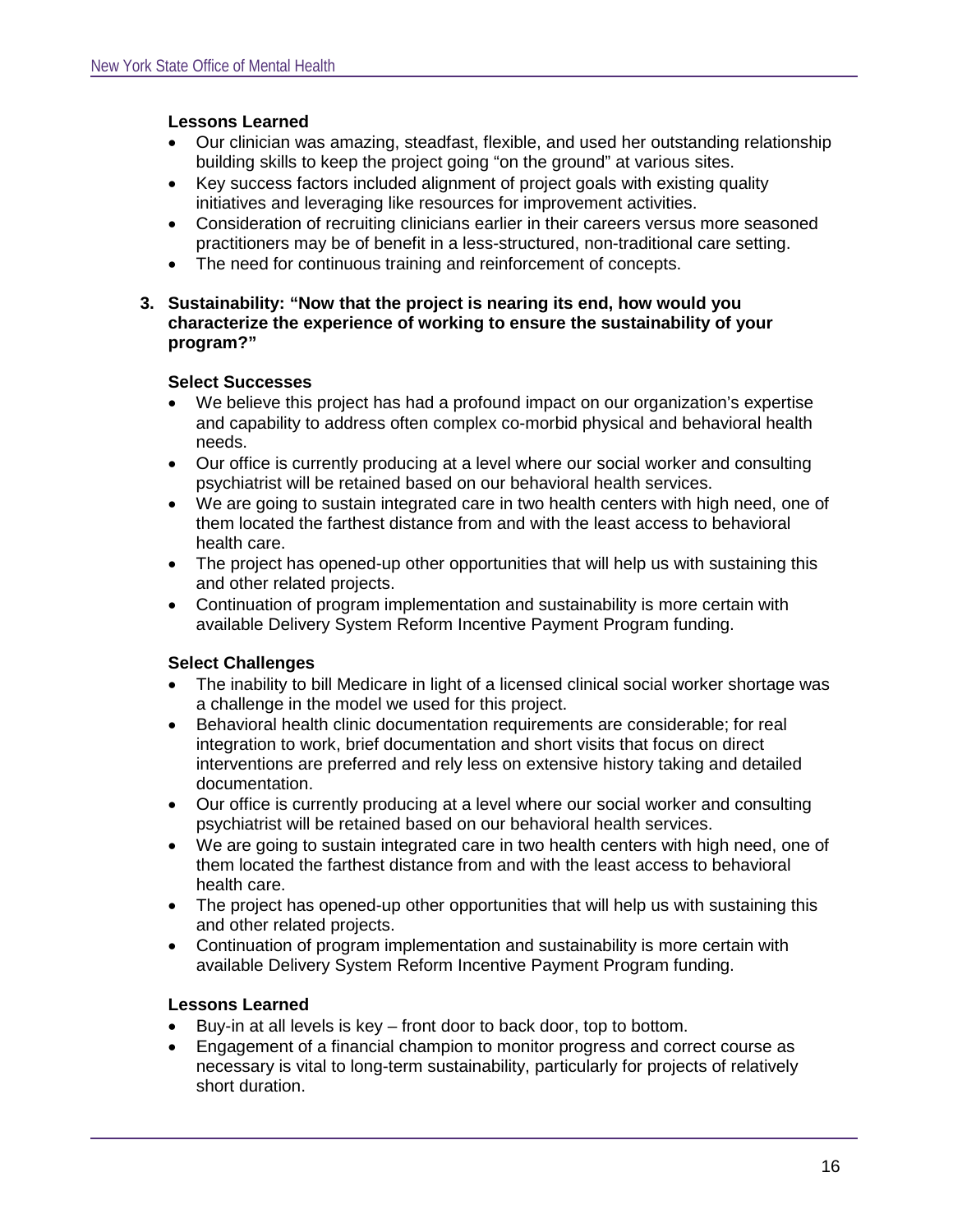• We needed more information technology department involvement at the start of the project. Better use of data would have helped "sell" integration to the primary care practitioners.

## **4. Data Collection: "What have you learned through the data collection process?"**

## **Select Successes**

- Our success in data acquisition and reporting was largely due to establishing regular communication. Grant team meetings provided a forum to resolve issues regarding data collection.
- Our initial limited success around data prompted us to modify the flow of our behavioral health EMR and develop reports that kept our integration project moving.
- Data collection efforts related to the distribution, tracking, and collection of both behavioral and physical health screening data were extremely successful.
- The ability to collect, track, and successfully report data is an essential part of every organization. The data we obtained provides us with a quality indication of how our patients are progressing and where we should place our focus moving forward.

## **Select Challenges**

- Our assessment data was captured in our partner's EMR, but retrieving it was a problem.
- The single greatest challenge was the manual nature of the data collection necessitated by our not being able to build all of the screening tools into our EMR; it made the practice and execution of the tools very difficult.
- Our partner turned out to be not as committed or accountable as we were to collecting baseline and outcome evaluation data.
- Face-to-face rescreening was a challenge. We tried rescreening by phone, but that was a problem because so few patients answered calls or returned messages.

## **Lessons Learned**

- When it comes to data, consistency is very important. You ideally want to know on day one exactly what you are collecting, how you want it labeled, and how you intend to collect it. This will save a lot of time in the long run.
- We learned the importance of building better partnerships around data collection with everyone involved; everyone needs to understand the "why" as well as the "how."
- In retrospect, our project seriously underestimated the resources needed to manage project priorities, including the collection and analysis of data. Allocation of resources to support a data coordinator/analyst position would have been of great benefit and enabled more timely data collection and reporting, followed by more formal and routine feedback to clinicians and key stakeholders.
- In our setting, data suggested that the most frequently indicated clinical problem is anxiety and that family engagement and connection to community services appear to reduce symptoms.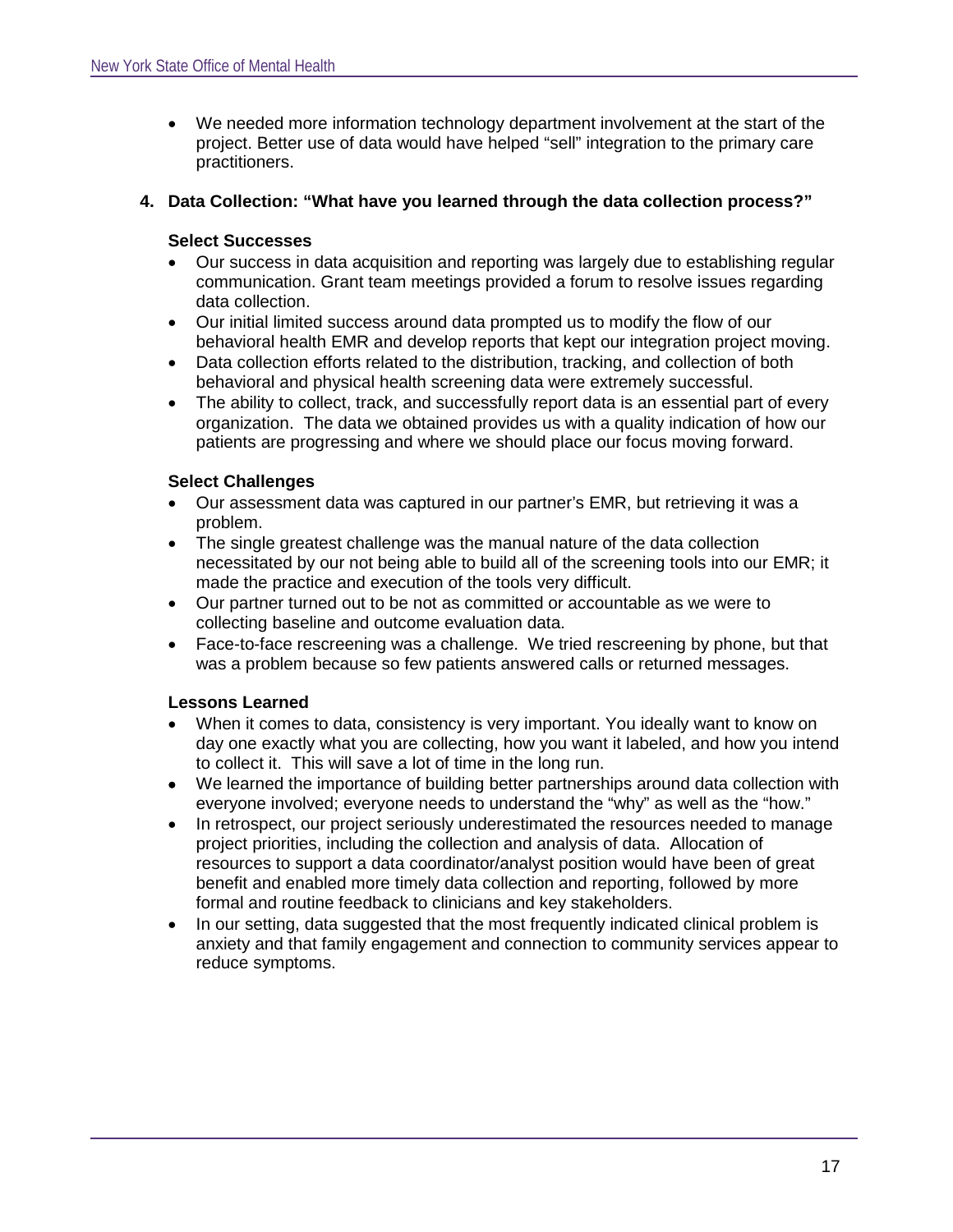# **Appendix C: Data Summary**

## **Round 3 Services Demonstration Projects (2014-16)**

## **Introductions**

Data on individuals served were collected at time of initial screening, annual screening, and – for individuals with screening scores defined as "positive" or "at risk" – at three-month follow-up intervals. This information, in non-individually identifiable form, was submitted on a monthly basis to OMH's Geriatric Technical Assistance Center, which created data reports that were shared with grantees and OMH.

## **Screening Instruments**

- The three behavioral health screening tools used were the Patient Health Questionnaire (PHQ-9) for depression, the General Anxiety Disorder scale (GAD-7) for anxiety, and the Alcohol Use Disorders Test – Consumption (AUDIT-C) for alcohol misuse.
- The four physical health screens utilized were Blood Pressure, Body Mass Index (BMI) for obesity, Fasting Blood Glucose (FBS) for diabetes, and self-reported Tobacco Use.

## **Screening Results**

- Model 1 projects which integrated physical health into behavioral health care settings were required to screen individuals with all four physical health screens and the PHQ-9 and AUDIT-C. Model 2 projects – which integrated behavioral health screening tools, and if one or more of these screens yielded an at-risk score, the four physical health screens were additionally utilized.
- Data collected from both model types were aggregated for this summary.
- A total of 3,493 individuals aged 55 or older were screened. A total of 4,893 screenings were conducted (many individuals were screened more than once). Of the 3,493 individuals age 55 or older who were screened, 88% of them (3,079) scored at risk for one or more of the seven health indicators.

For all projects, **Table 1** shows the number of individuals age 55 or older with baseline at-risk screening scores for each screen.

| PHQ-9 | GAD-7 | <b>AUDIT-C</b> | <b>Blood Pressure</b> | <b>BM</b> | FBS | <b>Tobacco Use</b> |
|-------|-------|----------------|-----------------------|-----------|-----|--------------------|
| 491   | 360   | 578            | 851                   | 844       | 329 | 363                |

## **Table 1 – Number of individuals 55+ with At-Risk Screening Scores by Screen**

#### **Interventions**

In addition to program-provided care and treatment services in their own settings, both models of health integration projects provided three types of intervention to address at-risk health conditions:

• **Wellness and Prevention Counseling** in the areas of Healthy Eating and Nutrition, Physical Activity, Stress Management, Smoking Cessation, and Alcohol Use.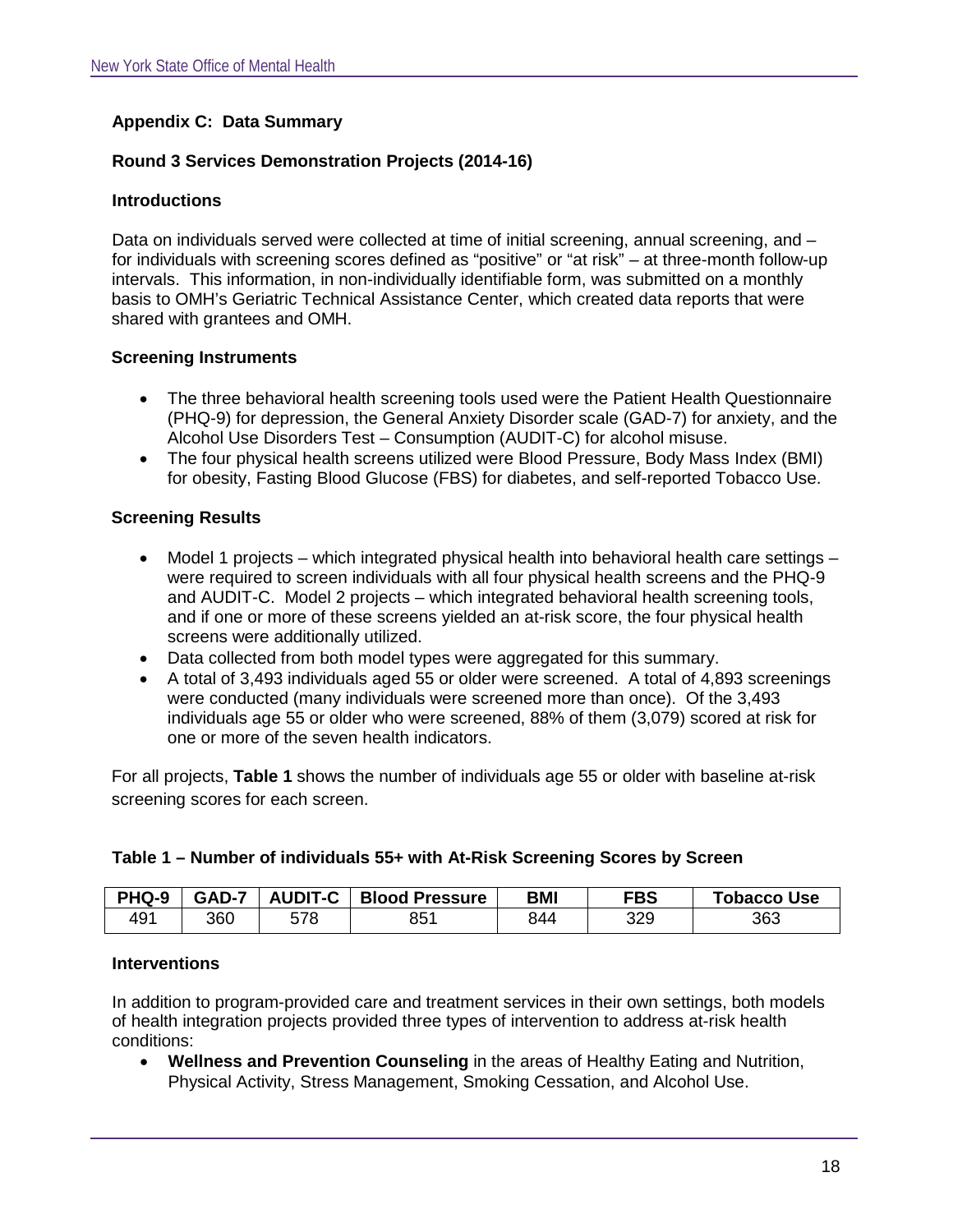- o Overall, 61% of individuals age 55 or older who scored at risk for one or more of the behavioral health screens received at least one type of wellness and prevention counseling.
- o Overall, 64% of individuals age 55 or older who scored at risk for one or more of the physical health screens received at least one type of wellness and prevention counseling.
- **Ongoing Health Supports,** such as scheduling follow-up appointments with a therapist for an individual with depression or a return visit for blood pressure monitoring for an individual with high blood pressure.
	- o Overall, 69% of individuals age 55 or older who scored at risk for one or more of the physical or behavioral health screens received ongoing health supports.
- **Referral to External Specialists,** such as a referral to a non-affiliated hypertension specialist or non-affiliated behavioral health therapist.
	- o Overall, 23% of individuals age 55 or older who scored at risk for one or more of the physical or behavioral health screens received a referral to an external specialist.

# **Health Improvement**

- The eight grantees that completed this round of geriatric health integration demonstration projects became skilled in developing efficient and effective workflows that incorporated the collection and use of data. Most of them reported a change in the way they delivered patient care based on the use of data.
- Health improvement was noted by measuring the change between an individual's baseline at-risk screening scores and his or her most recent follow-up screening scores.
- In the following outcomes, improvement is shown as "no longer at risk" and as any positive change or "improvement" in screening scores, including the scores of those no longer at risk. The data are aggregate data for individuals age 55 or older collected from the health integration projects irrespective of model type.

# **Outcomes**

- **PHQ-9** outcomes for individuals age 55 or older who were at-risk at their baseline screen. Of the 258 individuals who were at risk at baseline and had a valid follow-up screen, 61% were no longer at risk and 78% showed improvement.
- **GAD-7** outcomes for individuals age 55 or older who were at-risk at their baseline screen. Of the 181 individuals who were at risk at baseline and had a valid follow-up screen, 53% were no longer at risk and 74% showed improvement.
- **AUDIT-C** outcomes for individuals age 55 or older who were at risk at their baseline screen. Of the 258 individuals who were at risk at baseline and had a valid follow-up screen, 40% were no longer at risk and 60% showed improvement.
- **Blood Pressure** outcomes for individuals age 55 or older who were at risk at their baseline screen. Of the 240 individuals who were at risk at baseline and had a valid follow-up screen, 13% were no longer at risk and 82% showed improvement.
- **BMI** outcomes for individuals age 55 or older who were at risk at their baseline screen. Of the 403 individuals who were at risk at baseline and had a valid follow-up screen, 5 percent were no longer at risk and 47 percent showed improvement.
- **FBS** outcomes for individuals age 55 or older who were at risk at their baseline screen. Of the 86 individuals who were at risk at baseline and had a valid follow-up screen, 19 percent were no longer at risk and 49 percent showed improvement.